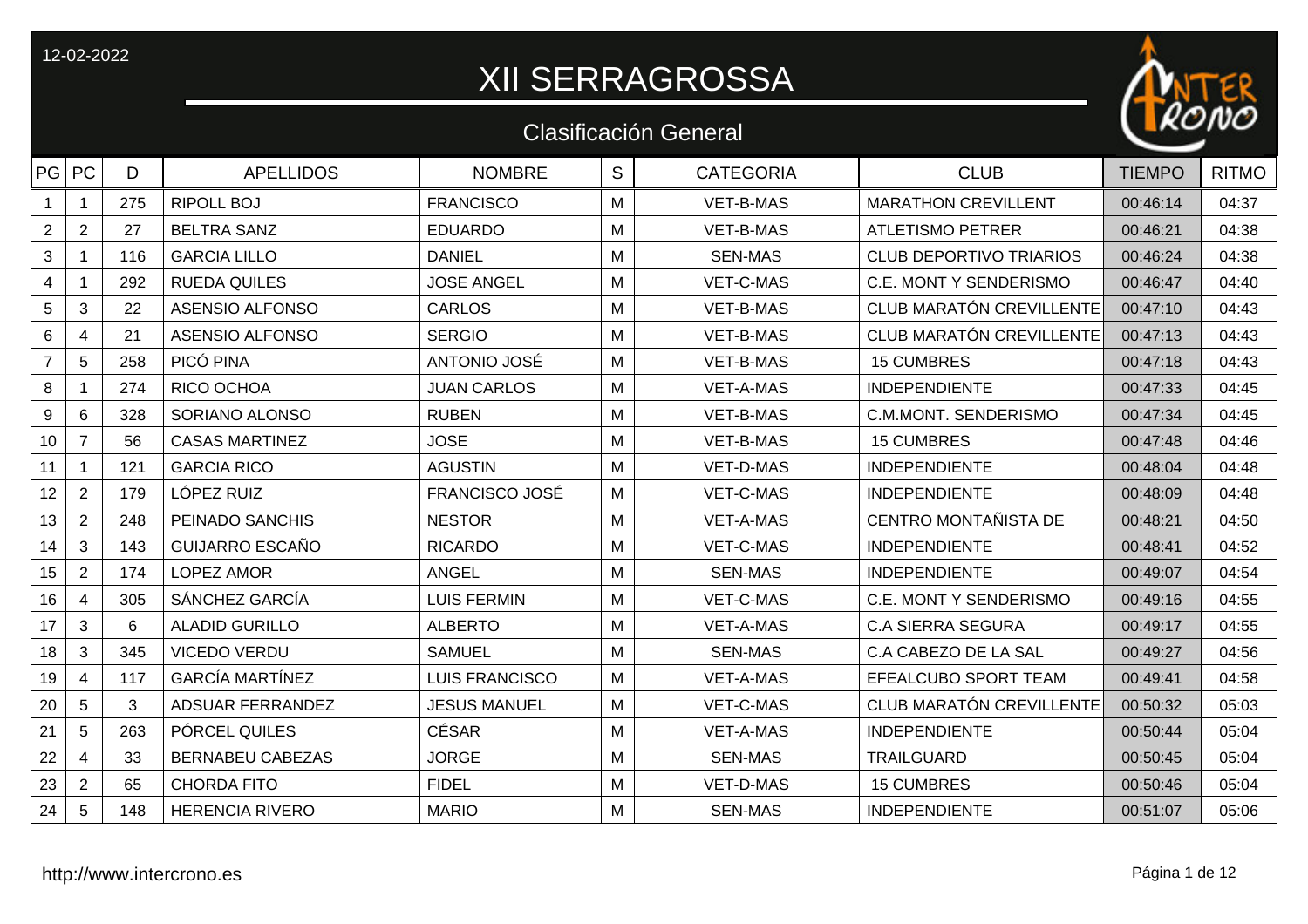| PG PC |                | D   | <b>APELLIDOS</b>          | <b>NOMBRE</b>           | $\mathsf S$ | <b>CATEGORIA</b> | <b>CLUB</b>                    | <b>TIEMPO</b> | <b>RITMO</b> |
|-------|----------------|-----|---------------------------|-------------------------|-------------|------------------|--------------------------------|---------------|--------------|
| 25    | 6              | 281 | RODRÍGUEZ LEAL            | <b>JAIME</b>            | M           | <b>VET-A-MAS</b> | <b>INDEPENDIENTE</b>           | 00:51:11      | 05:07        |
| 26    | 6              | 235 | MORERA TORREGROSA         | <b>MARCEL</b>           | M           | <b>SEN-MAS</b>   | <b>CLUB TRAIL RUNNING</b>      | 00:51:26      | 05:08        |
| 27    | $\overline{7}$ | 214 | <b>MAYOR ÚBEDA</b>        | <b>JUANLU</b>           | M           | <b>VET-A-MAS</b> | <b>GLADIATORS BENIDORM</b>     | 00:51:59      | 05:11        |
| 28    | 3              | 39  | BOYER GOMEZ               | <b>JOSE LUIS</b>        | M           | VET-D-MAS        | <b>CENTRO EXCURSIONISTA</b>    | 00:52:17      | 05:13        |
| 29    | $\overline{7}$ | 152 | HERNÁNDEZ HERNÁNDEZ       | <b>JOSÉ</b>             | M           | <b>SEN-MAS</b>   | <b>ONTEAM</b>                  | 00:52:19      | 05:13        |
| 30    | $6\phantom{1}$ | 46  | <b>CABANES MORALES</b>    | <b>ALBERTO</b>          | M           | <b>VET-C-MAS</b> | <b>INDEPENDIENTE</b>           | 00:52:24      | 05:14        |
| 31    | 8              | 367 | PEREZ GILBERT             | <b>ANTONIO</b>          | M           | <b>SEN-MAS</b>   | <b>INDEPENDIENTE</b>           | 00:52:29      | 05:14        |
| 32    | 8              | 342 | <b>TOVAR OCHOA</b>        | <b>DANIEL</b>           | M           | <b>VET-B-MAS</b> | <b>INDEPENDIENTE</b>           | 00:52:56      | 05:17        |
| 33    | $\overline{4}$ | 9   | ALBERT GUILLÉN            | <b>JUAN</b>             | M           | VET-D-MAS        | <b>GRUP MUNTANYA DE</b>        | 00:53:04      | 05:18        |
| 34    | 9              | 123 | <b>GIL GALIANO</b>        | <b>LORENZO</b>          | M           | VET-B-MAS        | <b>TRIVICI TEAM</b>            | 00:53:06      | 05:18        |
| 35    | 8              | 312 | <b>SANTOS LOPEZ</b>       | <b>FRANCISCO JAVIER</b> | M           | <b>VET-A-MAS</b> | <b>GLADIATORS BENIDORM</b>     | 00:53:17      | 05:19        |
| 36    | 10             | 209 | <b>MAS HERNÁNDEZ</b>      | <b>FRANCISCO TOMÁS</b>  | М           | VET-B-MAS        | <b>CABRATRAIL</b>              | 00:53:18      | 05:19        |
| 37    | $\mathbf 1$    | 329 | <b>BLAKEBOROUGH</b>       | <b>STUART</b>           | M           | MAS-E-MAS        | <b>INDEPENDIENTE</b>           | 00:53:19      | 05:19        |
| 38    | $\mathbf{1}$   | 183 | <b>MACIA BLASCO</b>       | <b>GEMMA</b>            | F           | VET-B-FEM        | <b>MARATHON CREVILLENT</b>     | 00:53:24      | 05:20        |
| 39    | $\overline{7}$ | 264 | POVEDA CEBRIAN            | <b>ISRAEL</b>           | M           | VET-C-MAS        | <b>GRUP MUNTANYA DE</b>        | 00:53:48      | 05:22        |
| 40    | 11             | 313 | SANTOS RAMÍREZ            | <b>CARLOS</b>           | M           | VET-B-MAS        | <b>CLUB DEPORTIVO TRIARIOS</b> | 00:53:49      | 05:22        |
| 41    | 8              | 53  | <b>CARDADOR GONZALEZ</b>  | <b>ANTONIO</b>          | M           | VET-C-MAS        | <b>GIRBAU</b>                  | 00:54:06      | 05:24        |
| 42    | 9              | 164 | LAHOSA TORTAJADA          | <b>ALEJANDRO</b>        | M           | <b>SEN-MAS</b>   | <b>CLUB TRAIL RUNNING</b>      | 00:54:15      | 05:25        |
| 43    | 10             | 272 | <b>RICHART LLOPIS</b>     | <b>PASCUAL</b>          | M           | <b>SEN-MAS</b>   | <b>INDEPENDENTE</b>            | 00:54:24      | 05:26        |
| 44    | 5              | 294 | RUIZ GONZÁLEZ             | <b>MARIANO</b>          | M           | VET-D-MAS        | <b>INDEPENDIENTE</b>           | 00:54:27      | 05:26        |
| 45    | 9              | 171 | LLERAS LÓPEZ              | <b>ALFREDO</b>          | M           | VET-C-MAS        | <b>INDEPENDIENTE</b>           | 00:54:32      | 05:27        |
| 46    | 9              | 154 | <b>HERRERA LOPEZ</b>      | JAVIER                  | M           | VET-A-MAS        | <b>INMACULADA JESUITAS</b>     | 00:54:34      | 05:27        |
| 47    | 10             | 45  | <b>CABALLERO GILABERT</b> | <b>GERMAN</b>           | M           | VET-A-MAS        | <b>INDEPENDIENTE</b>           | 00:54:57      | 05:29        |
| 48    | 11             | 155 | <b>HERRERIN CORBI</b>     | <b>RAFAEL</b>           | M           | VET-A-MAS        | <b>CAVA NEGRA</b>              | 00:55:07      | 05:30        |
| 49    | 11             | 86  | FERNÁNDEZ HERRÁIZ         | <b>HÉCTOR</b>           | M           | <b>SEN-MAS</b>   | <b>INDEPENDIENTE</b>           | 00:55:18      | 05:31        |
| 50    | 12             | 344 | VEGARA ORTUÑO             | <b>ALEJANDRO</b>        | M           | VET-B-MAS        | DEMACASASAS PASICO A           | 00:55:28      | 05:32        |
| 51    | 10             | 113 | <b>GARCIA GARCIA</b>      | <b>ANTONIO JAVIER</b>   | M           | <b>VET-C-MAS</b> | <b>GIRBAU</b>                  | 00:55:35      | 05:33        |
| 52    | 12             | 129 | <b>GÓMEZ CARRILLO</b>     | MIGUEL ÁNGEL            | M           | <b>SEN-MAS</b>   | <b>CLUB TRAIL RUNNING</b>      | 00:55:38      | 05:33        |
| 53    |                | 110 | <b>GARCÍA CANES</b>       | <b>SERGIO</b>           | M           | <b>JUV-MAS</b>   | <b>GIRBAU</b>                  | 00:56:01      | 05:36        |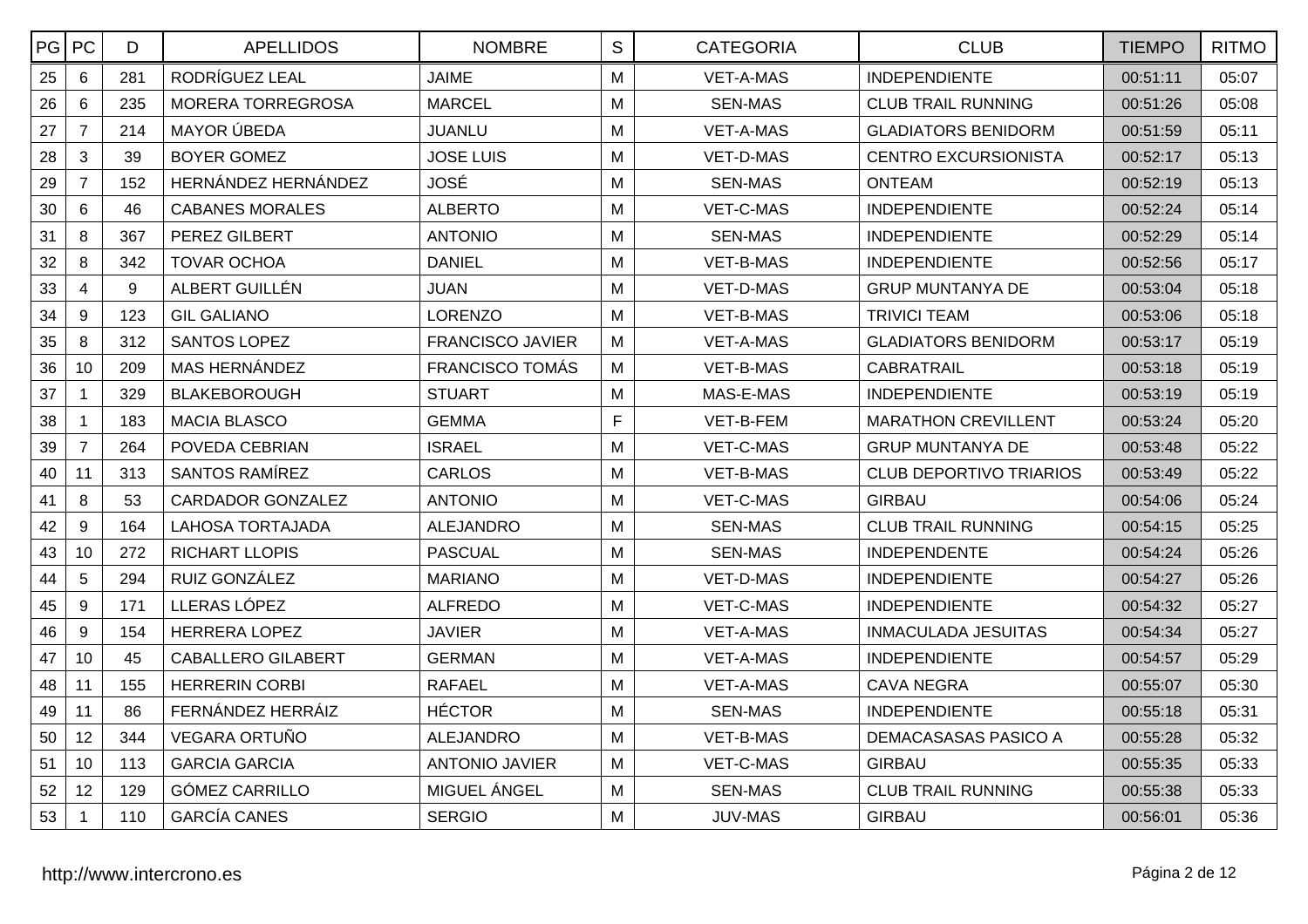| PG | PC             | D   | <b>APELLIDOS</b>                 | <b>NOMBRE</b>        | S            | <b>CATEGORIA</b> | <b>CLUB</b>                 | <b>TIEMPO</b> | <b>RITMO</b> |
|----|----------------|-----|----------------------------------|----------------------|--------------|------------------|-----------------------------|---------------|--------------|
| 54 | 6              | 359 | <b>TEN MORRO</b>                 | <b>JORGE</b>         | M            | <b>VET-D-MAS</b> | <b>INDEPENDIENTE</b>        | 00:56:02      | 05:36        |
| 55 | 13             | 374 | <b>LEJIA RUIZ</b>                | <b>PEPE</b>          | M            | <b>SEN-MAS</b>   | <b>INDEPENDIENTE</b>        | 00:56:04      | 05:36        |
| 56 | 12             | 207 | MARTÍN-FRANCES DONINGO           | <b>FERNANDO</b>      | M            | <b>VET-A-MAS</b> | <b>INDEPENDIENTE</b>        | 00:56:05      | 05:36        |
| 57 | $\mathbf{1}$   | 120 | <b>GARCÍA ORGILES</b>            | <b>SILVIA</b>        | $\mathsf{F}$ | VET-A-FEM        | C.A. VINALOPÓ ELDA          | 00:56:10      | 05:37        |
| 58 | $\overline{7}$ | 337 | <b>TOLEDO FERNÁNDEZ</b>          | <b>JUAN ANTONIO</b>  | M            | <b>VET-D-MAS</b> | <b>INDEPENDIENTE</b>        | 00:56:11      | 05:37        |
| 59 | $\overline{2}$ | 322 | <b>SEVA MARTÍNEZ</b>             | <b>JUAN</b>          | M            | MAS-E-MAS        | <b>WININGS RUNNERS</b>      | 00:56:20      | 05:38        |
| 60 | 13             | 16  | <b>ARQUES TEVAR</b>              | RAÚL                 | M            | VET-B-MAS        | <b>INDEPENDIENTE</b>        | 00:56:37      | 05:39        |
| 61 | 13             | 104 | <b>GALVEZ</b>                    | <b>CARLOS</b>        | M            | VET-A-MAS        | <b>INDEPENDIENTE</b>        | 00:56:43      | 05:40        |
| 62 | 8              | 285 | <b>ROMÁN</b>                     | <b>RICARDO</b>       | M            | VET-D-MAS        | <b>CLUB TRAIL RUNNING</b>   | 00:56:46      | 05:40        |
| 63 | 14             | 38  | <b>BOURRUT-LACAOUTURE VILLAR</b> | <b>SAMUEL</b>        | M            | <b>VET-B-MAS</b> | <b>INDEPENDIENTE</b>        | 00:57:08      | 05:42        |
| 64 | 14             | 189 | MARQUEÑO GARCÍA                  | <b>CÉSAR</b>         | M            | <b>VET-A-MAS</b> | <b>INDEPENDIENTE</b>        | 00:57:10      | 05:43        |
| 65 | 15             | 299 | <b>SAIZ PADILLA</b>              | <b>ALEJANDRO</b>     | M            | VET-B-MAS        | ASOCIACIÓN MASCARAT         | 00:57:15      | 05:43        |
| 66 | 15             | 267 | PRIETO HERRERO                   | <b>DAVID</b>         | M            | <b>VET-A-MAS</b> | <b>INDEPENDIENTE</b>        | 00:57:18      | 05:43        |
| 67 | 11             | 202 | <b>MARTINEZ SAN FRUTOS</b>       | <b>JOSE LUIS</b>     | M            | VET-C-MAS        | <b>INMACULADA JESUITAS</b>  | 00:57:21      | 05:44        |
| 68 | 14             | 107 | <b>GARCÍA</b>                    | <b>SERGIO</b>        | M            | <b>SEN-MAS</b>   | <b>CLUB CLASES DE POCHE</b> | 00:57:31      | 05:45        |
| 69 | 12             | 35  | <b>BILBAO BURGOS</b>             | <b>AITOR</b>         | M            | <b>VET-C-MAS</b> | <b>INMACULADA JESUITAS</b>  | 00:57:33      | 05:45        |
| 70 | 15             | 157 | IÑIGUEZ FERNANDEZ                | <b>PEDRO</b>         | M            | <b>SEN-MAS</b>   | <b>CLUB TRIATLON PETRER</b> | 00:57:45      | 05:46        |
| 71 | 16             | 297 | <b>RUIZ ZAMORA</b>               | <b>CRISTIAN</b>      | M            | <b>SEN-MAS</b>   | <b>INDEPENDIENTE</b>        | 00:57:51      | 05:47        |
| 72 | $\overline{1}$ | 32  | <b>BERNABEU CABEZAS</b>          | <b>SARA</b>          | F            | <b>SEN-FEM</b>   | <b>TRAILGUARD</b>           | 00:57:57      | 05:47        |
| 73 | 13             | 273 | <b>RICO GIL</b>                  | <b>DAVID</b>         | M            | VET-C-MAS        | C.E. COLIVENC               | 00:58:11      | 05:49        |
| 74 | 17             | 25  | <b>BARET HERNÁNDEZ</b>           | <b>ALBERTO</b>       | M            | <b>SEN-MAS</b>   | <b>INDEPENDIENTE</b>        | 00:58:15      | 05:49        |
| 75 | 9              | 19  | ASCENCIO LOZANO                  | <b>JOHNNY MARTIN</b> | M            | VET-D-MAS        | <b>INDEPENDIENTE</b>        | 00:58:29      | 05:50        |
| 76 | $\overline{2}$ | 149 | <b>HERNANDEZ DIAZ</b>            | <b>HUGO</b>          | M            | <b>JUV-MAS</b>   | TRINET NUNCA ES TARDE       | 00:58:35      | 05:51        |
| 77 | 18             | 10  | <b>ALCARAZ FREIJO</b>            | <b>IÑIGO</b>         | M            | <b>SEN-MAS</b>   | <b>INDEPENDIENTE</b>        | 00:58:39      | 05:51        |
| 78 | 16             | 259 | PINTO ROSALES                    | <b>HECTOR</b>        | M            | VET-B-MAS        | <b>INDEPENDIENTE</b>        | 00:58:46      | 05:52        |
| 79 | $\mathbf{1}$   | 331 | <b>SORO ALACID</b>               | <b>ANGEL</b>         | M            | VET-F-MAS        | C. A. PINOSO                | 00:58:47      | 05:52        |
| 80 | 17             | 314 | <b>SEARA</b>                     | <b>DAVID</b>         | M            | <b>VET-B-MAS</b> | <b>INDEPENDIENTE</b>        | 00:58:50      | 05:53        |
| 81 | 16             | 85  | FERNANDEZ FERNANDEZ              | <b>ANTONIO</b>       | M            | VET-A-MAS        | <b>GLADIATORS BENIDORM</b>  | 00:59:04      | 05:54        |
| 82 | $\overline{2}$ | 194 | <b>MARTIN GONZALEZ</b>           | <b>JOSE ANTONIO</b>  | M            | VET-F-MAS        | SE NOS VA LA PINZA          | 00:59:05      | 05:54        |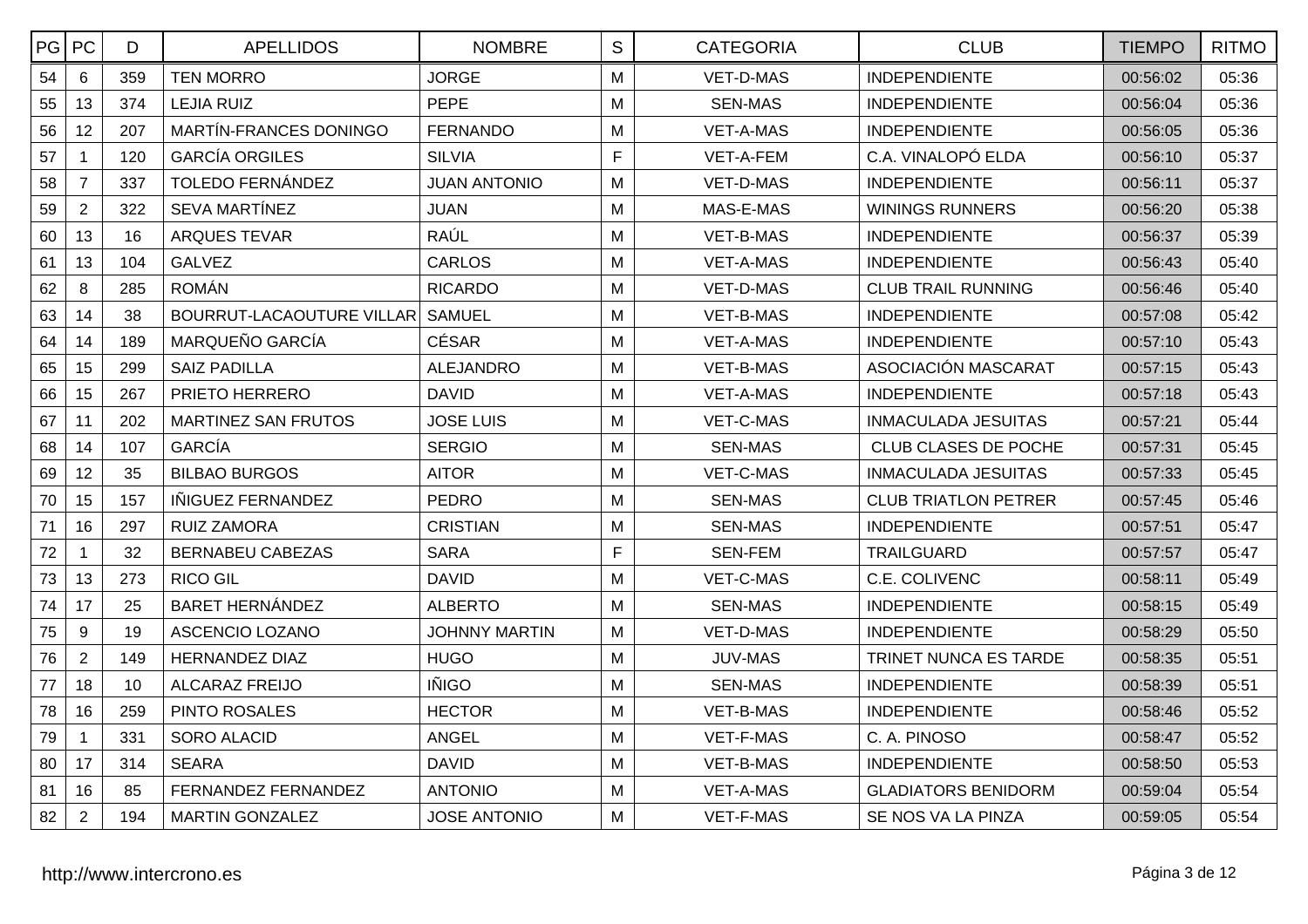| PG PC |                | D.          | <b>APELLIDOS</b>        | <b>NOMBRE</b>           | $\mathbf S$ | <b>CATEGORIA</b> | <b>CLUB</b>                     | <b>TIEMPO</b> | <b>RITMO</b> |
|-------|----------------|-------------|-------------------------|-------------------------|-------------|------------------|---------------------------------|---------------|--------------|
| 83    | 18             | 316         | SEPULCRE MARTÍNEZ       | <b>JUAN MATÍAS</b>      | M           | <b>VET-B-MAS</b> | <b>CLUB KM@KM ELCHE</b>         | 00:59:07      | 05:54        |
| 84    | 19             | 28          | <b>BELTRA VERDU</b>     | <b>JULIO JOSE</b>       | M           | VET-B-MAS        | <b>INDEPENDIENTE</b>            | 00:59:13      | 05:55        |
| 85    | 14             | 310         | SÁNCHEZ PEINADO         | <b>DAVID</b>            | M           | VET-C-MAS        | <b>C.D.M.TRES HERMANAS ASPE</b> | 00:59:15      | 05:55        |
| 86    | 20             | 243         | PARRA CUENCA            | <b>CARLOS</b>           | M           | VET-B-MAS        | <b>INDEPENDIENTE</b>            | 00:59:16      | 05:55        |
| 87    | 21             | 240         | <b>ORTIZ RUIZ</b>       | <b>ANTONIO</b>          | M           | VET-B-MAS        | INMACULADA JESUITAS             | 00:59:19      | 05:55        |
| 88    | 22             | 306         | <b>SANCHEZ GIRONA</b>   | <b>VICTOR MANUEL</b>    | M           | VET-B-MAS        | <b>CLUB TRAIL RUNNING</b>       | 00:59:19      | 05:55        |
| 89    | 10             | 146         | <b>GUZZARDO</b>         | <b>BALDASSARE</b>       | M           | VET-D-MAS        | <b>CLUB TRAIL RUNNING</b>       | 00:59:29      | 05:56        |
| 90    | 17             | 198         | MARTINEZ FERNANDEZ      | <b>FRANCISCO JAVIER</b> | M           | VET-A-MAS        | <b>INDEPENDIENTE</b>            | 01:00:01      | 06:00        |
| 91    | 3              | 47          | <b>CAMPILLO SANES</b>   | <b>FRANCISCO JOSE</b>   | M           | MAS-E-MAS        | UPTC CARTAGENA                  | 01:00:07      | 06:00        |
| 92    | $\overline{4}$ | 252         | PEREZ CALVO             | <b>CARLOS</b>           | M           | MAS-E-MAS        | ARENA RUNNING TEAM              | 01:00:08      | 06:00        |
| 93    | 18             | 78          | DURA GIMENEZ            | <b>SERGI</b>            | M           | VET-A-MAS        | EFEALCUBO SPORT TEAM            | 01:00:08      | 06:00        |
| 94    | 19             | 349         | <b>VILLENA LOPEZ</b>    | <b>ALEX</b>             | M           | VET-A-MAS        | <b>CLUB TRAIL RUNNING</b>       | 01:00:11      | 06:01        |
| 95    | 20             | 60          | CATALÁN GALLARDO        | <b>JAVIER</b>           | M           | VET-A-MAS        | <b>INDEPENDENTE</b>             | 01:00:17      | 06:01        |
| 96    | 21             | 213         | <b>MATEOS ABELLAN</b>   | <b>MIGUEL ANGEL</b>     | M           | VET-A-MAS        | <b>CLUB TRAIL RUNNING</b>       | 01:00:18      | 06:01        |
| 97    | 22             | 79          | <b>DURAN BOTELLA</b>    | ALEXIS ANTONIO          | M           | <b>VET-A-MAS</b> | <b>INDEPENDIENTE</b>            | 01:00:26      | 06:02        |
| 98    | 19             | $\mathbf 1$ | ACEDO DIAZ              | <b>JOAQUIN</b>          | M           | <b>SEN-MAS</b>   | <b>TRAILGUARD</b>               | 01:00:29      | 06:02        |
| 99    | $\overline{2}$ | 68          | <b>CORRALES DEVESA</b>  | <b>MARINA</b>           | F           | <b>SEN-FEM</b>   | <b>TRAILGUARD</b>               | 01:00:31      | 06:03        |
| 100   | 20             | 256         | PÉREZ PUERTAS           | <b>ELOY</b>             | M           | <b>SEN-MAS</b>   | <b>INDEPENDIENTE</b>            | 01:00:58      | 06:05        |
| 101   | $\overline{2}$ | 29          | <b>BENITEZ GONZALEZ</b> | <b>MARIA CAROLINA</b>   | F           | VET-A-FEM        | <b>CLUB TRAIL RUNNING</b>       | 01:00:59      | 06:05        |
| 102   | 23             | 222         | <b>MIRA MOLINA</b>      | <b>ELISEO</b>           | M           | VET-B-MAS        | <b>OXUM SPORT</b>               | 01:01:03      | 06:06        |
| 103   | 21             | 188         | <b>MAROTO MOLINA</b>    | <b>SERGIO</b>           | M           | <b>SEN-MAS</b>   | <b>INDEPENDIENTE</b>            | 01:01:05      | 06:06        |
| 104   | 24             | 319         | <b>SERRANO MARCO</b>    | <b>OCTAVIO</b>          | M           | VET-B-MAS        | PUMAS TRAIL VILLENA             | 01:01:18      | 06:07        |
| 105   | 23             | 192         | <b>MARTIN ARANDA</b>    | <b>RAFAEL</b>           | M           | VET-A-MAS        | <b>GLADIATORS BENIDORM</b>      | 01:01:34      | 06:09        |
| 106   | 3              | 115         | <b>GARCÍA GARCÍA</b>    | <b>SUSANA</b>           | F           | SEN-FEM          | <b>CORRE X CREVILLENT</b>       | 01:01:37      | 06:09        |
| 107   | 15             | 280         | RODRÍGUEZ BUENO         | <b>JOAQUÍN</b>          | M           | VET-C-MAS        | <b>INDEPENDIENTE</b>            | 01:01:48      | 06:10        |
| 108   | $\mathbf{1}$   | 58          | <b>CASTILLEJOS RUIZ</b> | <b>MARINA</b>           | F           | VET-C-FEM        | <b>DEMACASASAS PASICO A</b>     | 01:01:51      | 06:11        |
| 109   | 16             | 225         | <b>MOLL ALONSO</b>      | <b>JORGE</b>            | M           | VET-C-MAS        | <b>INDEPENDIENTE</b>            | 01:02:02      | 06:12        |
| 110   | 24             | 212         | <b>MATEO GARCÍA</b>     | <b>CARLOS</b>           | M           | VET-A-MAS        | <b>INDEPENDIENTE</b>            | 01:02:10      | 06:13        |
| 111   | 11             | 270         | <b>REYES LAMELA</b>     | <b>JUAN LUIS</b>        | M           | VET-D-MAS        | SE NOS VA LA PINZA              | 01:02:11      | 06:13        |
|       |                |             |                         |                         |             |                  |                                 |               |              |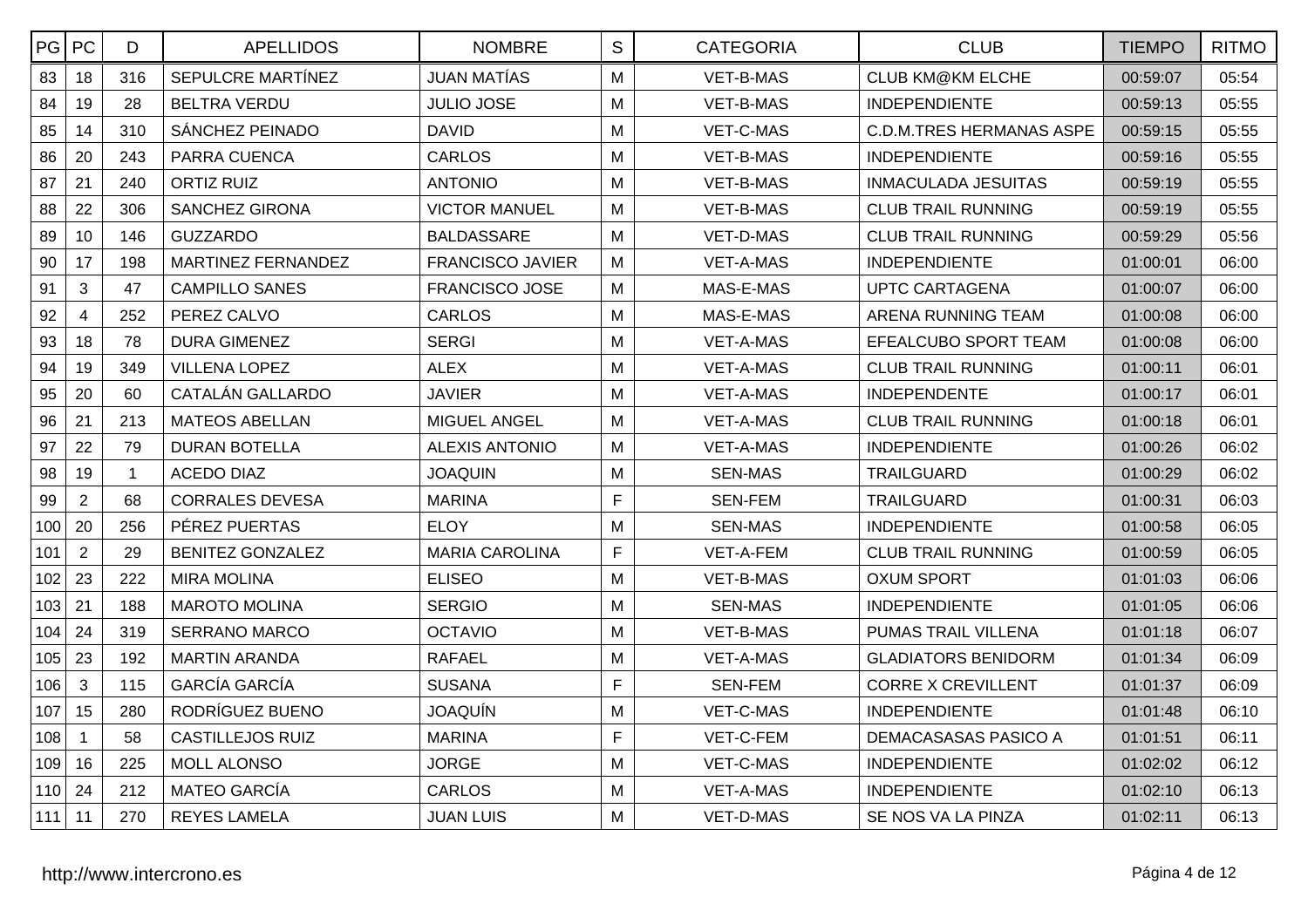| PG PC |                | D              | <b>APELLIDOS</b>         | <b>NOMBRE</b>         | S | <b>CATEGORIA</b> | <b>CLUB</b>                   | <b>TIEMPO</b> | <b>RITMO</b> |
|-------|----------------|----------------|--------------------------|-----------------------|---|------------------|-------------------------------|---------------|--------------|
| 112   | 25             | 245            | PASTOR PICAZO            | <b>JAVIER</b>         | M | <b>VET-B-MAS</b> | <b>INDEPENDIENTE</b>          | 01:02:12      | 06:13        |
| 113   | 17             | 99             | <b>FUENTES LOPEZ</b>     | <b>FRANCISCO JOSE</b> | M | VET-C-MAS        | SE NOS VA LA PINZA            | 01:02:14      | 06:13        |
| 114   | 3              | 96             | FERRER MUÑOZ             | <b>PALOMA</b>         | F | VET-A-FEM        | DEMACASASAS PASICO A          | 01:02:22      | 06:14        |
| 115   | 25             | 300            | <b>SALA ABAD</b>         | <b>JUAN CARLOS</b>    | M | VET-A-MAS        | OXUM SPORT                    | 01:02:39      | 06:15        |
| 116   | 22             | 220            | MERLOS SANJUÁN           | <b>AITOR</b>          | M | <b>SEN-MAS</b>   | <b>CENTRE CASTELLUT DE</b>    | 01:02:41      | 06:16        |
| 117   | 23             | 173            | LOIZOU                   | <b>GREGORIS</b>       | M | <b>SEN-MAS</b>   | <b>CLUB TRAIL RUNNING</b>     | 01:02:41      | 06:16        |
| 118   | 18             | 181            | <b>LOSADA OLIVEROS</b>   | <b>JESUS</b>          | M | VET-C-MAS        | <b>INDEPENDIENTE</b>          | 01:02:51      | 06:17        |
| 119   | $\overline{2}$ | 321            | SETH-SMITH               | <b>CAROLINA</b>       | F | VET-C-FEM        | <b>GLADIATORS BENIDORM</b>    | 01:02:52      | 06:17        |
| 120   | 19             | 234            | <b>MORENO ABRIL</b>      | <b>JOSE MARIA</b>     | M | VET-C-MAS        | <b>CLUB TRAIL RUNNING</b>     | 01:02:55      | 06:17        |
| 121   | 26             | 101            | <b>GADEA CARMONA</b>     | <b>ALBERTO</b>        | M | VET-B-MAS        | <b>GLADIATORS BENIDORM</b>    | 01:02:56      | 06:17        |
| 122   | 26             | 51             | <b>CANO ZAPATA</b>       | <b>JONI</b>           | M | VET-A-MAS        | <b>GLADIATORS BENIDORM</b>    | 01:03:04      | 06:18        |
| 123   | 12             | 114            | <b>GARCIA GARCIA</b>     | <b>ENRIQUE MANUEL</b> | M | VET-D-MAS        | <b>GIRBAU</b>                 | 01:03:05      | 06:18        |
| 124   | 20             | 168            | <b>LILLO MARTINEZ</b>    | <b>VICENTE</b>        | M | VET-C-MAS        | A TO TRAPO                    | 01:03:08      | 06:18        |
| 125   | 27             | 74             | <b>DEL VALLE</b>         | <b>RALPH</b>          | M | VET-B-MAS        | THE EXTUIPOS                  | 01:03:19      | 06:19        |
| 126   | $\overline{4}$ | 102            | <b>GALLEGO REVERTE</b>   | <b>LOURDES</b>        | F | VET-A-FEM        | <b>C.E. MONT Y SENDERISMO</b> | 01:03:19      | 06:19        |
| 127   | 27             | 122            | <b>GIL BORJA</b>         | <b>GUILLERMO</b>      | M | VET-A-MAS        | <b>INDEPENDIENTE</b>          | 01:03:21      | 06:20        |
| 128   | 21             | 287            | <b>ROMERO FENOLLAR</b>   | <b>JOSE LUIS</b>      | M | <b>VET-C-MAS</b> | CD ADESAVI TRIATLÓN           | 01:03:25      | 06:20        |
| 129   | 22             | 20             | <b>ASENSI BOTELLA</b>    | <b>ALEJANDRO</b>      | M | VET-C-MAS        | A TO TRAPO                    | 01:03:27      | 06:20        |
| 130   | 28             | 11             | <b>ALEMANY</b>           | <b>MARC</b>           | M | VET-A-MAS        | <b>CARAGOLS BUSOT RUNNING</b> | 01:03:31      | 06:21        |
| 131   | 28             | 71             | <b>CUARTERO MARTINEZ</b> | <b>ANGEL</b>          | M | VET-B-MAS        | <b>CLUB TRAIL RUNNING</b>     | 01:03:33      | 06:21        |
| 132   | 29             | 341            | <b>TORRES GARRI</b>      | <b>JOSE PEDRO</b>     | M | VET-A-MAS        | <b>TRIATLON TIRO PICHON</b>   | 01:03:35      | 06:21        |
| 133   | 30             | 141            | <b>GRAU RUIZ</b>         | <b>JESÚS</b>          | M | VET-A-MAS        | CARAGOLS BUSOT RUNNING        | 01:03:37      | 06:21        |
| 134   | 5              | 14             | ARBÓ FERNÁNDEZ           | <b>RAFAEL</b>         | M | MAS-E-MAS        | <b>INDEPENDIENTE</b>          | 01:03:40      | 06:22        |
| 135   | $\mathbf{1}$   | 161            | <b>KRONSBEIN</b>         | <b>NICOLE</b>         | F | VET-D-FEM        | EL CAMPELLO RUNNING CLUB      | 01:03:40      | 06:22        |
| 136   | 31             | 260            | PIQUERES VERDÚ           | <b>JAVIER</b>         | M | VET-A-MAS        | <b>OXUM SPORT</b>             | 01:04:00      | 06:24        |
| 137   | $\mathbf{3}$   | $\overline{2}$ | <b>ACERO BAÑOS</b>       | <b>RUBEN</b>          | M | <b>JUV-MAS</b>   | <b>INMACULADA JESUITAS</b>    | 01:04:00      | 06:24        |
| 138   | 24             | 353            | <b>ALCARAZ FREIJO</b>    | <b>JAIME</b>          | M | <b>SEN-MAS</b>   | INMACULADA JESUITAS           | 01:04:03      | 06:24        |
| 139   | 25             | 119            | <b>GARCÍA NORTES</b>     | <b>SERGIO</b>         | M | SEN-MAS          | <b>CLUB CLASES DE POCHE</b>   | 01:04:12      | 06:25        |
| 140   | 26             | 224            | MOLINA GARCIA-CONSUEGRA  | <b>CARLOS</b>         | M | <b>SEN-MAS</b>   | LOS MACHACAPIEDRAS            | 01:04:13      | 06:25        |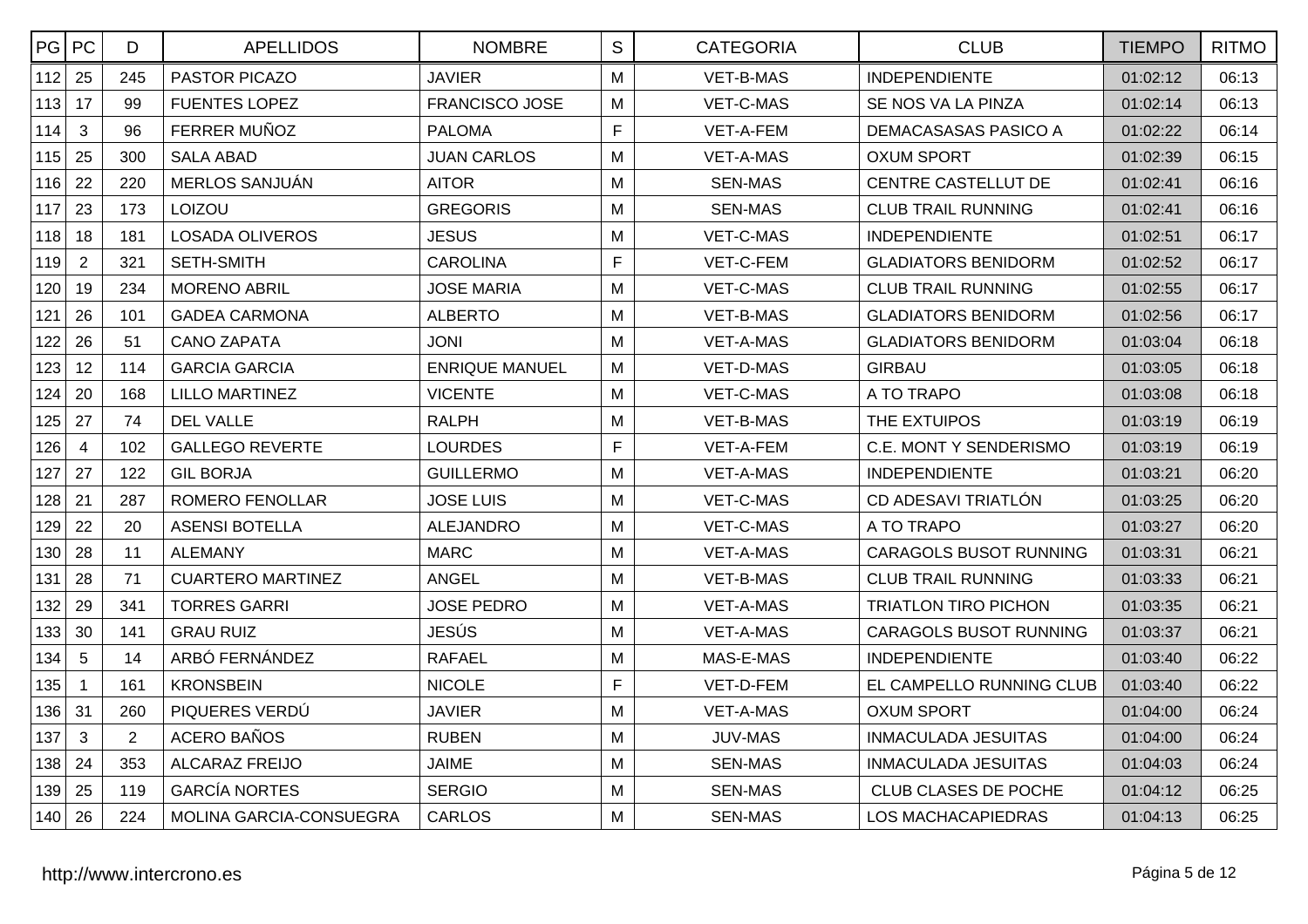| PG  | <b>PC</b>      | D   | <b>APELLIDOS</b>        | <b>NOMBRE</b>            | S            | <b>CATEGORIA</b> | <b>CLUB</b>                  | <b>TIEMPO</b> | <b>RITMO</b> |
|-----|----------------|-----|-------------------------|--------------------------|--------------|------------------|------------------------------|---------------|--------------|
| 141 | 29             | 41  | <b>BROTONS PASTOR</b>   | <b>MANUEL</b>            | M            | <b>VET-B-MAS</b> | <b>CLUB TRAIL RUNNING</b>    | 01:04:14      | 06:25        |
| 142 | 32             | 276 | <b>RIPOLL CHACON</b>    | <b>RUBEN</b>             | M            | VET-A-MAS        | <b>INDEPENDIENTE</b>         | 01:04:26      | 06:26        |
| 143 | 30             | 24  | <b>BALLESTER BERMAN</b> | <b>CHRISTIAN</b>         | M            | <b>VET-B-MAS</b> | <b>CLUB TRAIL RUNNING</b>    | 01:04:31      | 06:27        |
| 144 | 31             | 26  | <b>BARRERO REINA</b>    | RAÚL                     | M            | VET-B-MAS        | <b>INDEPENDIENTE</b>         | 01:04:35      | 06:27        |
| 145 | $\overline{4}$ | 59  | <b>CASTILLO BRAIS</b>   | <b>BRENDA</b>            | F            | <b>SEN-FEM</b>   | <b>CLUB TRAIL RUNNING</b>    | 01:04:38      | 06:27        |
| 146 | 32             | 336 | <b>TOLEDO CARPIO</b>    | <b>CESAR</b>             | M            | VET-B-MAS        | <b>TRINET NUNCA ES TARDE</b> | 01:04:41      | 06:28        |
| 147 | 5              | 125 | <b>GINER DE GRACIA</b>  | AIDA                     | F            | <b>SEN-FEM</b>   | CENTRO MONTAÑISTA DE         | 01:04:54      | 06:29        |
| 148 | 5              | 362 | <b>SANTAMARIA</b>       | <b>ANA PASCUAL</b>       | F            | VET-A-FEM        | <b>CLUB TRAIL RUNNING</b>    | 01:04:57      | 06:29        |
| 149 | 33             | 62  | CEBRIÁN MANJAVACAS      | <b>SERGIO</b>            | M            | <b>VET-A-MAS</b> | <b>INDEPENDIENTE</b>         | 01:05:00      | 06:30        |
| 150 | 27             | 269 | <b>RAMOS PINEDO</b>     | <b>FERNANDO</b>          | M            | <b>SEN-MAS</b>   | <b>TRAILGUARD</b>            | 01:05:10      | 06:31        |
| 151 | 33             | 165 | <b>LANZ SALOM</b>       | <b>PABLO</b>             | M            | <b>VET-B-MAS</b> | <b>CLUB TRAIL RUNNING</b>    | 01:05:12      | 06:31        |
| 152 | 23             | 52  | CÁRCELES CHAZARRA       | RAÚL                     | M            | VET-C-MAS        | <b>15 CUMBRES</b>            | 01:05:13      | 06:31        |
| 153 | 24             | 175 | LÓPEZ ESCLAPEZ          | <b>GINÉS</b>             | M            | VET-C-MAS        | DEMACASASAS PASICO A         | 01:05:15      | 06:31        |
| 154 | 28             | 301 | <b>SALAS NARANJO</b>    | <b>JAIME</b>             | M            | <b>SEN-MAS</b>   | <b>CLUB TRAIL RUNNING</b>    | 01:05:32      | 06:33        |
| 155 | $\overline{2}$ | 249 | PENALVA LUCAS           | <b>MARIA DEL MILAGRO</b> | $\mathsf{F}$ | VET-B-FEM        | <b>C.A VEGAFIBRA</b>         | 01:05:41      | 06:34        |
| 156 | 6              | 317 | <b>SERRANO BERTOS</b>   | <b>ELENA</b>             | F            | VET-A-FEM        | <b>CLUB TRAIL RUNNING</b>    | 01:05:47      | 06:34        |
| 157 | 29             | 338 | <b>TONDA PAÑOS</b>      | <b>DAVID</b>             | M            | <b>SEN-MAS</b>   | <b>INDEPENDIENTE</b>         | 01:05:59      | 06:35        |
| 158 | 3              | 325 | SOGORB TORREGROSA       | <b>JOSE LUIS</b>         | M            | VET-F-MAS        | <b>INDEPENDIENTE</b>         | 01:05:59      | 06:35        |
| 159 | 6              | 335 | <b>SZABÓ</b>            | <b>KARIN</b>             | F            | <b>SEN-FEM</b>   | TRINET NUNCA ES TARDE        | 01:06:08      | 06:36        |
| 160 | $\overline{4}$ | 201 | <b>MARTINEZ RIPOLL</b>  | <b>JOSE LUIS</b>         | M            | <b>VET-F-MAS</b> | SE NOS VA LA PINZA           | 01:06:10      | 06:37        |
| 161 | 30             | 61  | <b>CEBRAL OLCINA</b>    | <b>JAVIER</b>            | M            | <b>SEN-MAS</b>   | <b>TRAILGUARD</b>            | 01:06:14      | 06:37        |
| 162 | 34             | 363 | <b>GISBERT OSUNA</b>    | <b>MIGUEL</b>            | M            | VET-B-MAS        | CLUB LES LLEBRES DE MURO     | 01:06:17      | 06:37        |
| 163 | 35             | 106 | <b>GARCIA</b>           | JJ                       | M            | VET-B-MAS        | <b>INDEPENDIENTE</b>         | 01:06:18      | 06:37        |
| 164 | $\overline{7}$ | 72  | DE DIEGO PEREZ          | <b>CELIA</b>             | F            | <b>SEN-FEM</b>   | <b>GLADIATORS BENIDORM</b>   | 01:06:19      | 06:37        |
| 165 | 8              | 268 | <b>RAMOS MARCILLAS</b>  | <b>LAURA</b>             | F            | <b>SEN-FEM</b>   | SE NOS VA LA PINZA           | 01:06:22      | 06:38        |
| 166 | 34             | 361 | <b>LINARES PEREZ</b>    | <b>HECTOR</b>            | M            | <b>VET-A-MAS</b> | <b>INDEPENDIENTE</b>         | 01:06:35      | 06:39        |
| 167 | 13             | 343 | VAZQUEZ HERNANDEZ       | <b>CESAR</b>             | M            | VET-D-MAS        | <b>15 CUMBRES</b>            | 01:06:43      | 06:40        |
| 168 | 14             | 333 | <b>STIANSEN</b>         | <b>BJORN ATLE</b>        | M            | VET-D-MAS        | <b>INDEPENDIENTE</b>         | 01:07:05      | 06:42        |
| 169 | 31             | 180 | LÓPEZ VICEDO            | <b>DANIEL</b>            | M            | <b>SEN-MAS</b>   | <b>INDEPENDIENTE</b>         | 01:07:10      | 06:43        |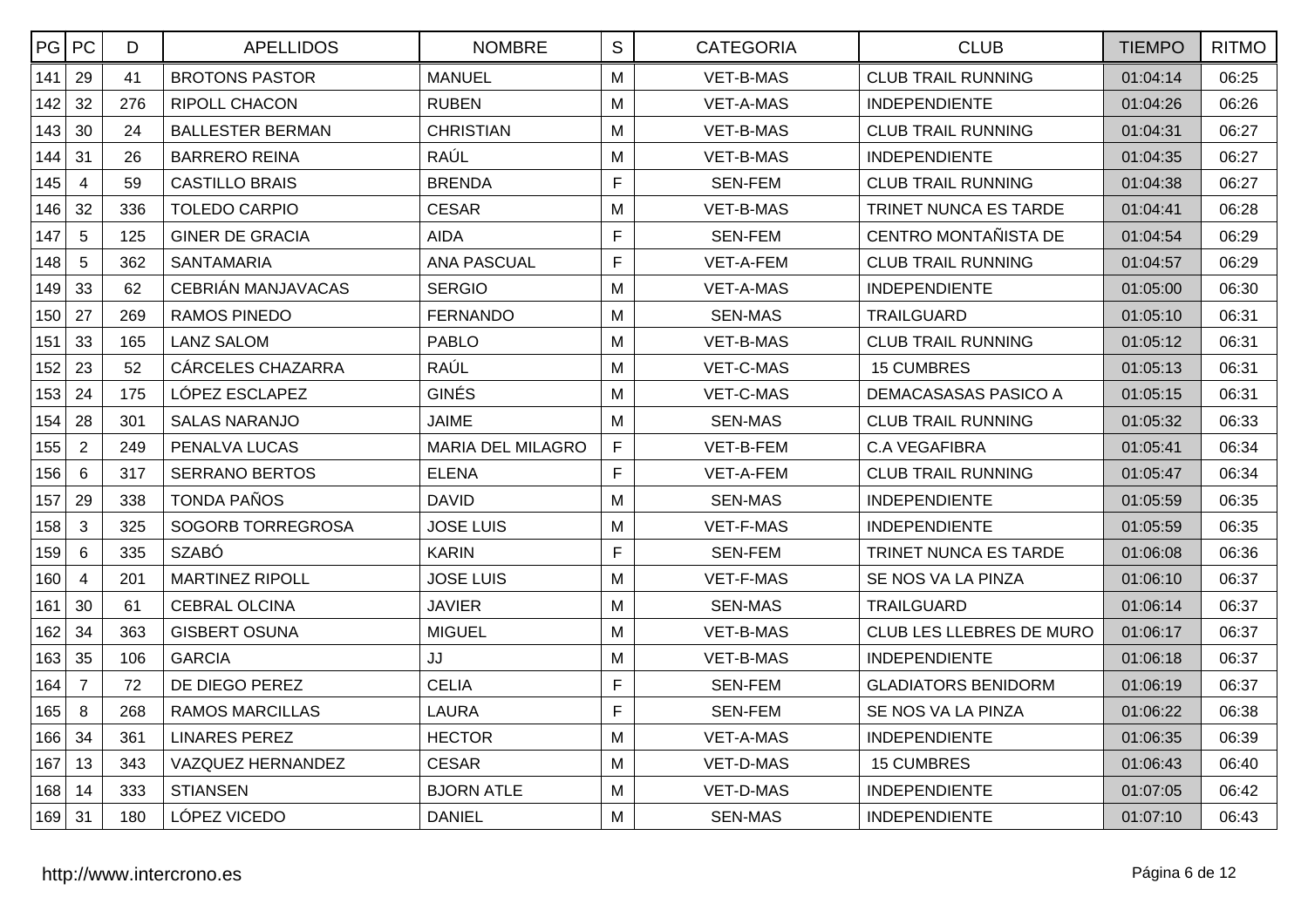| PG  | PC             | D   | <b>APELLIDOS</b>          | <b>NOMBRE</b>         | S           | <b>CATEGORIA</b> | <b>CLUB</b>                    | <b>TIEMPO</b> | <b>RITMO</b> |
|-----|----------------|-----|---------------------------|-----------------------|-------------|------------------|--------------------------------|---------------|--------------|
| 170 | 36             | 30  | <b>BERENGUER MORCILLO</b> | <b>SERGIO</b>         | M           | <b>VET-B-MAS</b> | <b>INDEPENDIENTE</b>           | 01:07:18      | 06:43        |
| 171 | $\overline{4}$ | 334 | STUBBE IBÁÑEZ             | <b>ALEXANDER</b>      | M           | <b>JUV-MAS</b>   | <b>INMACULADA JESUITAS</b>     | 01:07:21      | 06:44        |
| 172 | $\overline{7}$ | 112 | <b>GARCIA GARCIA</b>      | <b>BELEN</b>          | F           | VET-A-FEM        | SE NOS VA LA PINZA             | 01:07:28      | 06:44        |
| 173 | 15             | 151 | <b>HERNANDEZ GARCIA</b>   | MIGUEL ANGEL          | M           | VET-D-MAS        | <b>INDEPENDIENTE</b>           | 01:07:36      | 06:45        |
| 174 | 16             | 265 | POVEDA LOPEZ              | <b>ANTONIO MANUEL</b> | M           | VET-D-MAS        | <b>INDEPENDIENTE</b>           | 01:07:57      | 06:47        |
| 175 | 35             | 282 | RODRIGUEZ MANJAVACAS      | <b>PABLO</b>          | M           | VET-A-MAS        | <b>INDEPENDIENTE</b>           | 01:07:57      | 06:47        |
| 176 | 17             | 236 | <b>MORÓN MARTÍN</b>       | <b>JAVIER</b>         | M           | VET-D-MAS        | <b>15 CUMBRES</b>              | 01:07:57      | 06:47        |
| 177 | 32             | 302 | SAMPER MARTÍNEZ           | <b>ALEJANDRO</b>      | M           | <b>SEN-MAS</b>   | <b>TRAILGUARD</b>              | 01:08:00      | 06:48        |
| 178 | 36             | 156 | <b>IBORRA PEREZ</b>       | <b>DIEGO</b>          | M           | <b>VET-A-MAS</b> | <b>GLADIATORS BENIDORM</b>     | 01:08:08      | 06:48        |
| 179 | 18             | 5   | <b>AGULLO MORENILLA</b>   | <b>FRANCISCO</b>      | M           | VET-D-MAS        | <b>CLUB KM@KM ELCHE</b>        | 01:08:11      | 06:49        |
| 180 | 6              | 140 | <b>GRAU JUAN</b>          | <b>JOSE ANTONIO</b>   | M           | MAS-E-MAS        | <b>BALEAMAR TRIALACANT</b>     | 01:08:12      | 06:49        |
| 181 | 25             | 217 | <b>MELERO PASTOR</b>      | <b>DOMINGO</b>        | M           | VET-C-MAS        | <b>INDEPENDIENTE</b>           | 01:08:20      | 06:50        |
| 182 | $\overline{7}$ | 242 | ORTUÑO BOIX               | <b>JOSE TOMAS</b>     | M           | MAS-E-MAS        | <b>INDEPENDIENTE</b>           | 01:08:21      | 06:50        |
| 183 | 33             | 375 |                           | ABDELAZIZ             | M           | <b>SEN-MAS</b>   | <b>INDEPENDIENTE</b>           | 01:08:37      | 06:51        |
| 184 | 8              | 82  | ESTEVE JAÉN               | <b>FRANCISCO</b>      | M           | MAS-E-MAS        | SE NOS VA LA PINZA             | 01:08:40      | 06:52        |
| 185 | 37             | 288 | ROMERO OLMO               | <b>EDUARDO</b>        | M           | <b>VET-B-MAS</b> | <b>INDEPENDIENTE</b>           | 01:08:50      | 06:53        |
| 186 | 26             | 142 | <b>GUERRERO RUIZ</b>      | <b>JAVIER</b>         | M           | <b>VET-C-MAS</b> | SPIRIT OF RUNNERS              | 01:08:53      | 06:53        |
| 187 | 37             | 83  | <b>ESTRADA</b>            | <b>FRAN</b>           | M           | <b>VET-A-MAS</b> | <b>INDEPENDIENTE</b>           | 01:08:57      | 06:53        |
| 188 | 38             | 76  | <b>DIAZ GARCIA</b>        | <b>ARTURO</b>         | M           | VET-A-MAS        | <b>CLUB TRAIL RUNNING</b>      | 01:09:03      | 06:54        |
| 189 | 9              | 187 | <b>MARÍN MARTÍNEZ</b>     | <b>ARANTXA</b>        | F           | <b>SEN-FEM</b>   | <b>CLUB TRAIL RUNNING</b>      | 01:09:04      | 06:54        |
| 190 | 27             | 358 | PEREZ JIMENEZ             | <b>FELIPE JOSE</b>    | M           | <b>VET-C-MAS</b> | <b>INDEPENDIENTE</b>           | 01:09:08      | 06:54        |
| 191 | 34             | 169 | LLÁCER GARCÍA             | <b>JOAN</b>           | M           | <b>SEN-MAS</b>   | <b>INDEPENDIENTE</b>           | 01:09:12      | 06:55        |
| 192 | 35             | 80  | <b>ESCRIVÁ HERRERO</b>    | <b>JORGE</b>          | M           | <b>SEN-MAS</b>   | <b>INDEPENDIENTE</b>           | 01:09:13      | 06:55        |
| 193 | 39             | 339 | <b>TORMO SANZ</b>         | <b>JACOB</b>          | M           | VET-A-MAS        | <b>CLUB TRAIL RUNNING</b>      | 01:09:21      | 06:56        |
| 194 | 28             | 218 | MELÓN ANDRÉS              | VÍCTOR GERMÁN         | M           | VET-C-MAS        | <b>CLUB TRAIL RUNNING</b>      | 01:09:22      | 06:56        |
| 195 | $\mathbf{3}$   | 357 | <b>CABALLERO CAMPOS</b>   | <b>SONSOLES</b>       | $\mathsf F$ | VET-C-FEM        | TRINET NUNCA ES TARDE          | 01:09:25      | 06:56        |
| 196 | 38             | 147 | <b>HANNAH</b>             | <b>DOMINGO</b>        | M           | <b>VET-B-MAS</b> | <b>CLUB ATLETISMO BENIDORM</b> | 01:10:35      | 07:03        |
| 197 | 10             | 196 | MARTÍNEZ ANDREU           | <b>AITANA</b>         | F           | SEN-FEM          | <b>CDUPV</b>                   | 01:10:36      | 07:03        |
| 198 | 29             | 255 | PÉREZ PICÓ                | <b>JAIME</b>          | M           | VET-C-MAS        | <b>CLUB ATLETISMO SAN</b>      | 01:10:41      | 07:04        |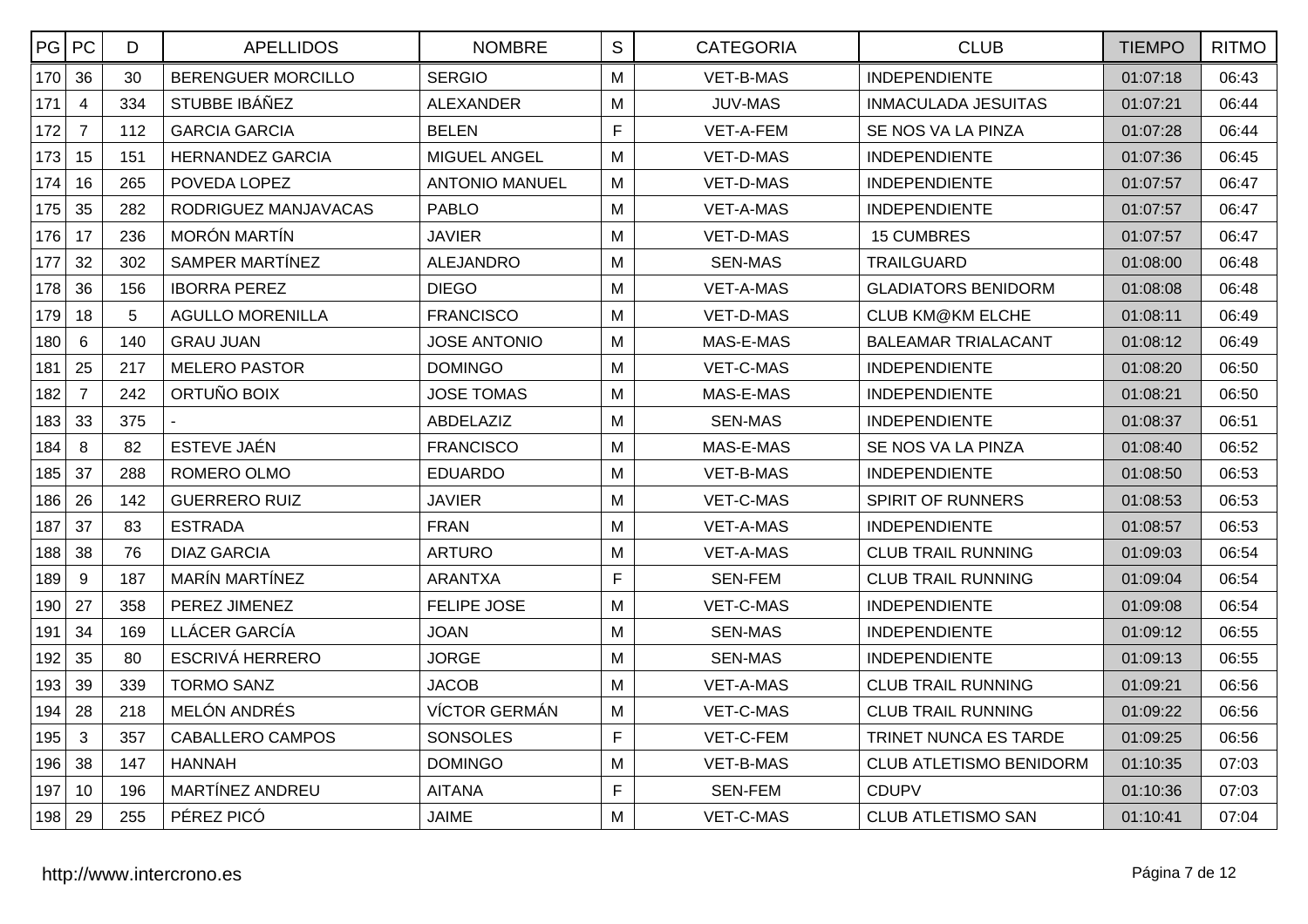|     | PG PC           | D              | <b>APELLIDOS</b>            | <b>NOMBRE</b>       | $\mathbf S$    | <b>CATEGORIA</b> | <b>CLUB</b>                | <b>TIEMPO</b> | <b>RITMO</b> |
|-----|-----------------|----------------|-----------------------------|---------------------|----------------|------------------|----------------------------|---------------|--------------|
| 199 | 19              | 261            | <b>PLA GIMENEZ</b>          | <b>JAVIER</b>       | M              | VET-D-MAS        | <b>INDEPENDIENTE</b>       | 01:10:50      | 07:05        |
| 200 | 9               | 193            | <b>MARTIN BARROSO</b>       | <b>JUAN ANTONIO</b> | M              | MAS-E-MAS        | <b>INMACULADA JESUITAS</b> | 01:11:08      | 07:06        |
| 201 | 11              | 178            | <b>LOPEZ ROVIRA</b>         | <b>ELENA</b>        | $\mathsf{F}$   | <b>SEN-FEM</b>   | SE NOS VA LA PINZA         | 01:11:08      | 07:06        |
| 202 | 39              | 368            | <b>CASTAN</b>               | <b>JULIO</b>        | M              | VET-B-MAS        | <b>INDEPENDIENTE</b>       | 01:11:10      | 07:07        |
| 203 | 12              | 247            | PAYÁ RICO                   | <b>MIRIAM</b>       | $\mathsf{F}$   | <b>SEN-FEM</b>   | C.A CABEZO DE LA SAL       | 01:11:20      | 07:08        |
| 204 | $\overline{4}$  | 150            | HERNÁNDEZ DOMENECH          | <b>MÓNICA</b>       | $\mathsf F$    | VET-C-FEM        | <b>CLUB TRAIL RUNNING</b>  | 01:11:26      | 07:08        |
| 205 | 20              | 12             | ALONSO GONZALVEZ            | ANTONIO FRANCISCO   | M              | VET-D-MAS        | <b>CLUB KM@KM ELCHE</b>    | 01:11:32      | 07:09        |
| 206 | $\mathbf{3}$    | 160            | <b>JUAN PALMER</b>          | <b>PILAR</b>        | $\mathsf F$    | VET-B-FEM        | <b>INDEPENDIENTE</b>       | 01:12:06      | 07:12        |
| 207 | 21              | 257            | PICAZO PEREZ                | JOSE LUIS           | M              | VET-D-MAS        | ATLETISMO APOLANA          | 01:12:21      | 07:14        |
| 208 | 40              | $\overline{7}$ | ALARCÓN RUIZ                | <b>JOSÉ LUIS</b>    | M              | VET-B-MAS        | <b>CLUB TRAIL RUNNING</b>  | 01:12:24      | 07:14        |
| 209 | 5               | 100            | FUSTER MUÑOZ                | <b>ENCARNA</b>      | $\mathsf{F}$   | VET-C-FEM        | <b>CLUB TRAIL RUNNING</b>  | 01:12:30      | 07:15        |
| 210 | $\overline{2}$  | 108            | GARCÍA REYES                | <b>MARJOLIS</b>     | $\mathsf F$    | VET-D-FEM        | <b>ATLETISMO APOLANA</b>   | 01:12:34      | 07:15        |
| 211 | 30              | 63             | <b>CELDRAN GARCIA</b>       | <b>JAVIER</b>       | M              | VET-C-MAS        | <b>15 CUMBRES</b>          | 01:12:42      | 07:16        |
| 212 | 13              | 238            | <b>NEMERY</b>               | <b>CHRISTELLE</b>   | $\mathsf F$    | <b>SEN-FEM</b>   | <b>CLUB TRAIL RUNNING</b>  | 01:12:48      | 07:16        |
| 213 | 10              | 233            | <b>MORENO</b>               | <b>MARIO</b>        | M              | MAS-E-MAS        | <b>INDEPENDIENTE</b>       | 01:13:14      | 07:19        |
| 214 | 41              | 216            | MEDRANO LÓPEZ               | <b>JAIR</b>         | M              | VET-B-MAS        | <b>INDEPENDIENTE</b>       | 01:13:14      | 07:19        |
| 215 | 22              | 182            | MACHADO BRAVO               | <b>ANTONIO</b>      | M              | VET-D-MAS        | <b>INDEPENDIENTE</b>       | 01:13:33      | 07:21        |
| 216 | 42              | 197            | <b>MARTINEZ CARRION</b>     | <b>JESÚS</b>        | M              | VET-B-MAS        | ATLETISMO APOLANA          | 01:17:27      | 07:44        |
| 217 | 11              | 271            | <b>RIAZA FRANCES</b>        | <b>JOAQUIN</b>      | M              | MAS-E-MAS        | SE NOS VA LA PINZA         | 01:17:28      | 07:44        |
| 218 | 43              | 203            | <b>MARTÍNEZ TORRECILLAS</b> | <b>PEDRO</b>        | M              | VET-B-MAS        | <b>INDEPENDIENTE</b>       | 01:17:30      | 07:45        |
| 219 | 23              | 290            | RONDA VERDE                 | <b>LUIS</b>         | M              | VET-D-MAS        | <b>CLUB TRAIL RUNNING</b>  | 01:18:05      | 07:48        |
| 220 | 3               | 87             | <b>FERNANDEZ MARTINEZ</b>   | <b>CONCHI</b>       | $\mathsf{F}$   | VET-D-FEM        | <b>CLUB KM@KM ELCHE</b>    | 01:18:07      | 07:48        |
| 221 | 12              | 134            | <b>GOMIS ZARAGOZI</b>       | RAMÓN MIGUEL        | M              | MAS-E-MAS        | SE NOS VA LA PINZA         | 01:18:15      | 07:49        |
| 222 | 5               | 356            | <b>KOSTER</b>               | <b>PABLO</b>        | M              | <b>JUV-MAS</b>   | <b>INMACULADA JESUITAS</b> | 01:18:16      | 07:49        |
| 223 | 6               | 351            | RODRÍGUEZ PALAZÓN           | <b>GONZALO</b>      | M              | <b>JUV-MAS</b>   | <b>INMACULADA JESUITAS</b> | 01:18:16      | 07:49        |
| 224 | $\overline{4}$  | 228            | <b>MONTEAGUDO</b>           | <b>PATRICIA</b>     | $\overline{F}$ | VET-D-FEM        | TRINET NUNCA ES TARDE      | 01:18:18      | 07:49        |
| 225 | 24              | 81             | ESTAÑ CARVAJAL              | <b>ADAN</b>         | M              | VET-D-MAS        | TRINET NUNCA ES TARDE      | 01:18:19      | 07:49        |
| 226 | $6\phantom{1}6$ | 295            | <b>RUIZ LIDON</b>           | MARÍA               | $\mathsf{F}$   | VET-C-FEM        | <b>INDEPENDIENTE</b>       | 01:18:23      | 07:50        |
| 227 | 8               | 230            | <b>MORA MARTINEZ</b>        | <b>GENOVEVA</b>     | $\mathsf{F}$   | VET-A-FEM        | <b>15 CUMBRES</b>          | 01:18:24      | 07:50        |
|     |                 |                |                             |                     |                |                  |                            |               |              |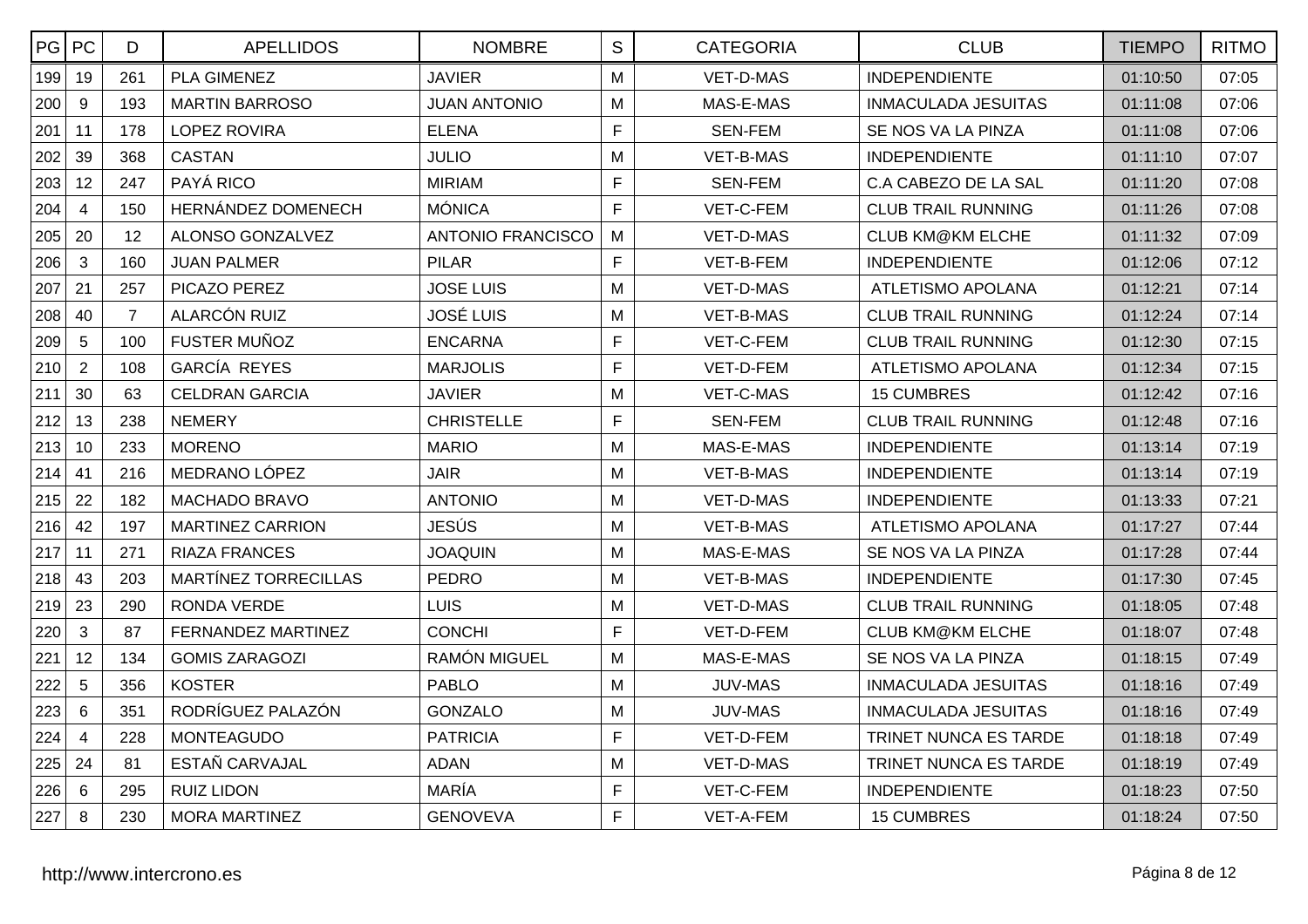| PG  | PC             | D   | <b>APELLIDOS</b>         | <b>NOMBRE</b>       | S            | <b>CATEGORIA</b> | <b>CLUB</b>                | <b>TIEMPO</b> | <b>RITMO</b> |
|-----|----------------|-----|--------------------------|---------------------|--------------|------------------|----------------------------|---------------|--------------|
| 228 | $\overline{4}$ | 111 | <b>GARCIA CASTELLANO</b> | <b>LAURA</b>        | F            | VET-B-FEM        | <b>INDEPENDIENTE</b>       | 01:18:26      | 07:50        |
| 229 |                | 330 | SORIANO TOMÁS            | <b>GLORIA</b>       | F            | VET-E-FEM        | <b>UPTC CARTAGENA</b>      | 01:18:27      | 07:50        |
| 230 | 25             | 162 | <b>LABAYEN TONDA</b>     | <b>JUANJE</b>       | M            | VET-D-MAS        | <b>INDEPENDIENTE</b>       | 01:18:27      | 07:50        |
| 231 | $\mathbf{1}$   | 191 | MARROQUÍ GARCÍA          | <b>RAQUEL</b>       | F            | JUV-FEM          | <b>DECATLON ELCHE</b>      | 01:18:29      | 07:50        |
| 232 | 40             | 118 | <b>GARCÍA MOLL</b>       | <b>ALEJANDRO</b>    | M            | <b>VET-A-MAS</b> | <b>INDEPENDIENTE</b>       | 01:18:29      | 07:50        |
| 233 | $\overline{5}$ | 42  | <b>BRUSSELAERS</b>       | <b>SOFIE</b>        | $\mathsf F$  | VET-B-FEM        | <b>GLADIATORS BENIDORM</b> | 01:18:32      | 07:51        |
| 234 | 31             | 185 | MAESTRE DE JUAN          | FCO HUGO            | M            | VET-C-MAS        | LISANDRO RIVERO PERSONAL   | 01:18:37      | 07:51        |
| 235 | 26             | 15  | ARENAS PÉREZ             | <b>MANUEL</b>       | M            | VET-D-MAS        | <b>INDEPENDIENTE</b>       | 01:18:37      | 07:51        |
| 236 | 36             | 318 | <b>SERRANO FOURNIER</b>  | <b>SERGIO</b>       | M            | <b>SEN-MAS</b>   | <b>CLUB TRAIL RUNNING</b>  | 01:18:37      | 07:51        |
| 237 | 37             | 320 | <b>SERRANO MORA</b>      | <b>PABLO</b>        | M            | <b>SEN-MAS</b>   | <b>INDEPENDIENTE</b>       | 01:18:38      | 07:51        |
| 238 | 38             | 124 | <b>GILABERT LOPEZ</b>    | <b>JONAY</b>        | м            | SEN-MAS          | <b>INDEPENDIENTE</b>       | 01:18:38      | 07:51        |
| 239 | $\sqrt{5}$     | 145 | <b>GUTIERREZ NAVARRO</b> | <b>JOSE ANTONIO</b> | M            | <b>VET-F-MAS</b> | <b>INDEPENDIENTE</b>       | 01:18:39      | 07:51        |
| 240 | 39             | 109 | GARCÍA BARBERÁ           | <b>JOAQUÍN</b>      | M            | <b>SEN-MAS</b>   | <b>INDEPENDIENTE</b>       | 01:18:40      | 07:52        |
| 241 | $\overline{7}$ | 64  | <b>CEPA PICÓN</b>        | <b>MIRIAM</b>       | F            | VET-C-FEM        | <b>INDEPENDIENTE</b>       | 01:18:40      | 07:52        |
| 242 | 32             | 293 | <b>RUIZ BELDA</b>        | <b>PEDRO</b>        | м            | VET-C-MAS        | <b>INDEPENDIENTE</b>       | 01:18:46      | 07:52        |
| 243 | 40             | 98  | FRAILE MARTINEZ          | <b>CARMEN</b>       | м            | <b>SEN-MAS</b>   | <b>INDEPENDIENTE</b>       | 01:18:47      | 07:52        |
| 244 | 5              | 75  | <b>DIAZ</b>              | <b>MARIBEL</b>      | $\mathsf{F}$ | VET-D-FEM        | TRINET NUNCA ES TARDE      | 01:18:47      | 07:52        |
| 245 | 6              | 232 | <b>MORANT ALBEROLA</b>   | MAITE               | F            | VET-B-FEM        | <b>INDEPENDIENTE</b>       | 01:18:48      | 07:52        |
| 246 | 44             | 166 | <b>LATORRE GIL</b>       | <b>JOSE ANDRES</b>  | M            | VET-B-MAS        | LOS DESBROZADORES          | 01:19:05      | 07:54        |
| 247 | $\overline{7}$ | 354 | SANCHEZ URDANETA         | <b>CARLOS</b>       | M            | <b>JUV-MAS</b>   | <b>INMACULADA JESUITAS</b> | 01:19:18      | 07:55        |
| 248 | 27             | 103 | <b>GALVAÑ SORIA</b>      | <b>CHEMA</b>        | м            | VET-D-MAS        | <b>CLUB TRAIL RUNNING</b>  | 01:19:38      | 07:57        |
| 249 | 28             | 326 | <b>SOLER POUS</b>        | <b>CARLOS</b>       | M            | VET-D-MAS        | <b>15 CUMBRES</b>          | 01:20:09      | 08:00        |
| 250 | 14             | 132 | <b>GOMEZ NAVARRO</b>     | <b>MARIA</b>        | F            | SEN-FEM          | <b>CLUB TRAIL RUNNING</b>  | 01:20:15      | 08:01        |
| 251 | $\overline{9}$ | 31  | BERMEJO ÁLVAREZ          | <b>SONIA</b>        | F            | VET-A-FEM        | <b>CLUB TRAIL RUNNING</b>  | 01:20:15      | 08:01        |
| 252 | 15             | 296 | <b>RUIZ NAVARRETE</b>    | <b>MELANI</b>       | F            | <b>SEN-FEM</b>   | <b>CLUB TRAIL RUNNING</b>  | 01:20:16      | 08:01        |
| 253 | 16             | 36  | <b>BLANCO APARICI</b>    | <b>MARIA</b>        | F            | <b>SEN-FEM</b>   | <b>CLUB TRAIL RUNNING</b>  | 01:20:17      | 08:01        |
| 254 | 41             | 89  | FERREIRÓS BENNETT        | <b>LAUREN</b>       | M            | <b>SEN-MAS</b>   | <b>INDEPENDIENTE</b>       | 01:21:24      | 08:08        |
| 255 | 41             | 44  | <b>BUTRAGUEÑO</b>        | <b>JAVIER</b>       | м            | VET-A-MAS        | <b>INDEPENDIENTE</b>       | 01:21:26      | 08:08        |
| 256 | 6              | 48  | <b>CANATA VILLAREAL</b>  | <b>FUENSANTA</b>    | F            | VET-D-FEM        | SE NOS VA LA PINZA         | 01:21:49      | 08:10        |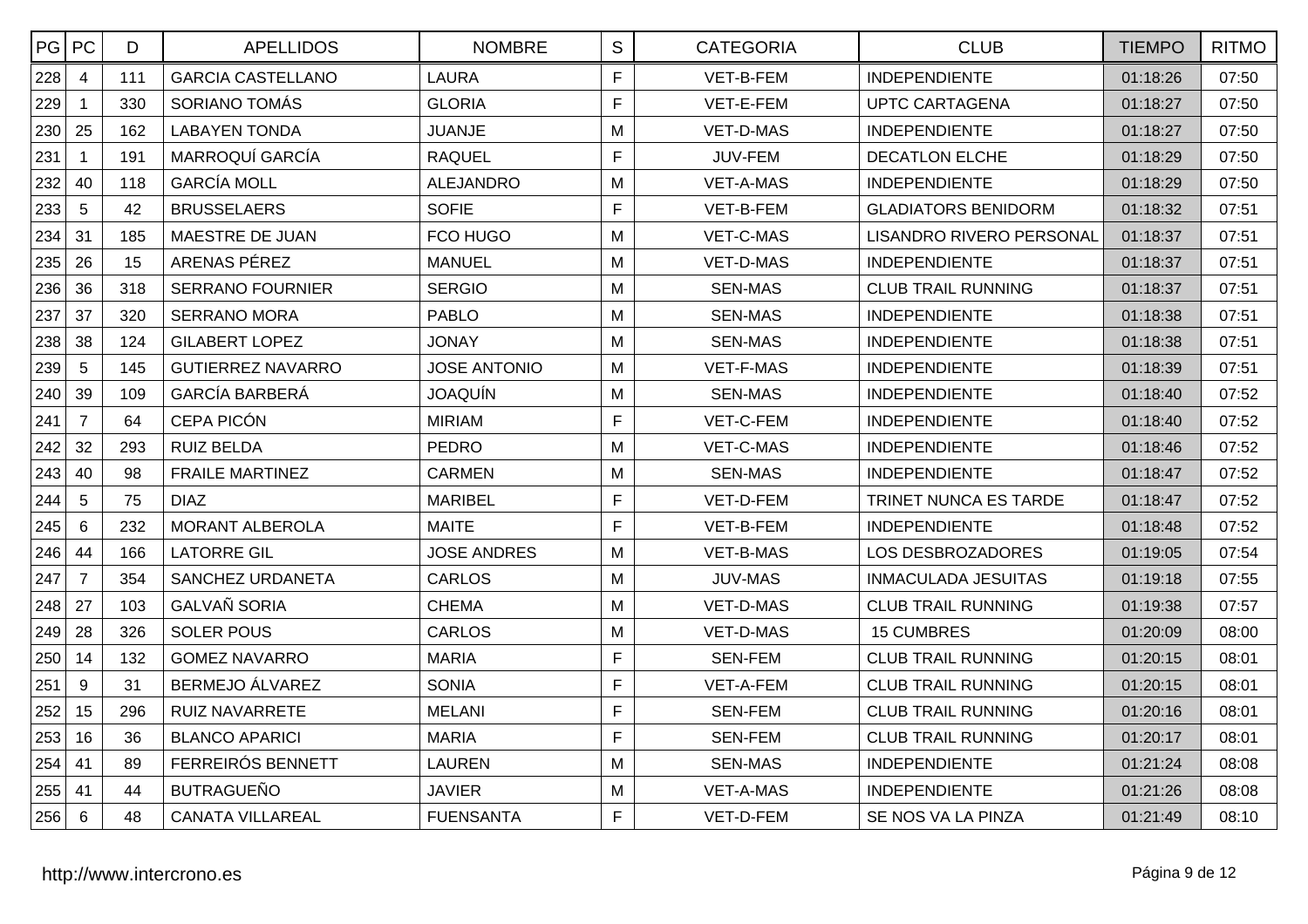| PG  | PC             | D   | <b>APELLIDOS</b>          | <b>NOMBRE</b>           | S | <b>CATEGORIA</b> | <b>CLUB</b>                 | <b>TIEMPO</b> | <b>RITMO</b> |
|-----|----------------|-----|---------------------------|-------------------------|---|------------------|-----------------------------|---------------|--------------|
| 257 | 13             | 97  | FOLE VAZQUEZ              | <b>BENIGNO</b>          | M | MAS-E-MAS        | <b>INDEPENDIENTE</b>        | 01:21:57      | 08:11        |
| 258 | 29             | 163 | <b>LABAYEN TONDA</b>      | MIGUEL ANGEL            | M | VET-D-MAS        | <b>INDEPENDIENTE</b>        | 01:22:02      | 08:12        |
| 259 | 8              | 139 | <b>GRACIA DIAZ</b>        | <b>REME</b>             | F | VET-C-FEM        | <b>INDEPENDIENTE</b>        | 01:22:07      | 08:12        |
| 260 | $\overline{7}$ | 229 | MONZÓ AZORÍN              | <b>VANESA</b>           | F | VET-B-FEM        | CLUB ATLETISMO VINALOPO     | 01:22:07      | 08:12        |
| 261 | 30             | 131 | <b>GOMEZ GOSALBEZ</b>     | <b>JOSE FRANCISCO</b>   | M | VET-D-MAS        | <b>INDEPENDIENTE</b>        | 01:22:14      | 08:13        |
| 262 | 9              | 54  | <b>CARMONA</b>            | <b>RAMONA</b>           | F | VET-C-FEM        | <b>INDEPENDIENTE</b>        | 01:22:28      | 08:14        |
| 263 | 17             | 262 | POLO REY                  | <b>SARA</b>             | F | <b>SEN-FEM</b>   | <b>CLUB TRAIL RUNNING</b>   | 01:22:47      | 08:16        |
| 264 | 42             | 40  | <b>BRIONES CAPILLA</b>    | <b>CRISTIAN</b>         | M | <b>SEN-MAS</b>   | <b>INDEPENDIENTE</b>        | 01:22:51      | 08:17        |
| 265 | 43             | 324 | <b>SOBRINO</b>            | <b>GONZALO</b>          | M | <b>SEN-MAS</b>   | <b>INDEPENDIENTE</b>        | 01:22:51      | 08:17        |
| 266 | 10             | 291 | <b>RUBIO CREMADES</b>     | <b>ISABEL</b>           | F | VET-C-FEM        | <b>INDEPENDIENTE</b>        | 01:23:57      | 08:23        |
| 267 | 42             | 365 | <b>GARCIA BENITO</b>      | <b>IVAN</b>             | M | VET-A-MAS        | <b>INDEPENDIENTE</b>        | 01:24:00      | 08:24        |
| 268 | 10             | 364 | <b>NADAL ARAGON</b>       | <b>SANDRA</b>           | F | VET-A-FEM        | <b>INDEPENDIENTE</b>        | 01:24:02      | 08:24        |
| 269 | 31             | 88  | FERNANDEZ SAEZ            | <b>PEPE</b>             | M | VET-D-MAS        | ATLETISMO APOLANA           | 01:24:03      | 08:24        |
| 270 | 33             | 323 | <b>SIRVENT GUIJARRO</b>   | <b>ANTONIO</b>          | M | VET-C-MAS        | <b>INDEPENDIENTE</b>        | 01:24:04      | 08:24        |
| 271 | 11             | 77  | <b>DIAZ SANCHEZ</b>       | <b>NATALIA</b>          | F | VET-A-FEM        | <b>INDEPENDIENTE</b>        | 01:24:06      | 08:24        |
| 272 | 34             | 246 | PAYÁ PERAILE              | <b>SERGIO</b>           | M | VET-C-MAS        | <b>CLUB KM@KM ELCHE</b>     | 01:24:06      | 08:24        |
| 273 | 12             | 289 | ROMERO OLMO               | <b>VIRGINA</b>          | F | VET-A-FEM        | <b>INDEPENDIENTE</b>        | 01:24:34      | 08:27        |
| 274 | $\overline{7}$ | 311 | <b>SANCHEZ PINEDO</b>     | <b>RUTH</b>             | F | VET-D-FEM        | <b>CLUB TRAIL RUNNING</b>   | 01:24:38      | 08:27        |
| 275 | 35             | 126 | <b>GISBERT CANDELA</b>    | <b>PABLO</b>            | M | VET-C-MAS        | <b>CENTRE EXCURISONISTA</b> | 01:24:46      | 08:28        |
| 276 |                | 153 | <b>HERNANDEZ VALLE</b>    | <b>MAYTE</b>            | F | VET-F-FEM        | SE NOS VA LA PINZA          | 01:24:48      | 08:28        |
| 277 | 14             | 13  | ANTÓN RIZO                | <b>JUAN ANTONIO</b>     | M | MAS-E-MAS        | CLUB DEPORTIVO KILÓMETRO    | 01:25:07      | 08:30        |
| 278 | 8              | 200 | MARTÍNEZ MARTÍNEZ         | <b>LOLI</b>             | F | VET-D-FEM        | CLUB DEPORTIVO KILÓMETRO    | 01:25:11      | 08:31        |
| 279 | 45             | 360 | <b>GUERRERO VILLENA</b>   | <b>JAIME</b>            | M | VET-B-MAS        | <b>INDEPENDIENTE</b>        | 01:25:14      | 08:31        |
| 280 | $\overline{2}$ | 237 | <b>CUERO</b>              | <b>ELISABET</b>         | F | VET-E-FEM        | <b>CLUB TRAIL RUNNING</b>   | 01:25:25      | 08:32        |
| 281 | $\overline{2}$ | 308 | SANCHEZ MANZANO           | <b>LIDIA</b>            | F | VET-F-FEM        | SE NOS VA LA PINZA          | 01:25:35      | 08:33        |
| 282 | 13             | 43  | <b>BUJALDON QUEREJETA</b> | <b>NURIA</b>            | F | VET-A-FEM        | <b>CLUB KM@KM ELCHE</b>     | 01:27:19      | 08:43        |
| 283 | 14             | 144 | <b>GUILLO RUIZ</b>        | LAURA                   | F | VET-A-FEM        | <b>INDEPENDIENTE</b>        | 01:27:19      | 08:43        |
| 284 | 8              | 221 | <b>MINGUEZ CASES</b>      | <b>MARIA DEL CARMEN</b> | F | VET-B-FEM        | <b>INDEPENDIENTE</b>        | 01:27:20      | 08:44        |
| 285 | 18             | 50  | <b>CANO BENEYTO</b>       | <b>MARIA</b>            | F | <b>SEN-FEM</b>   | <b>INDEPENDIENTE</b>        | 01:27:22      | 08:44        |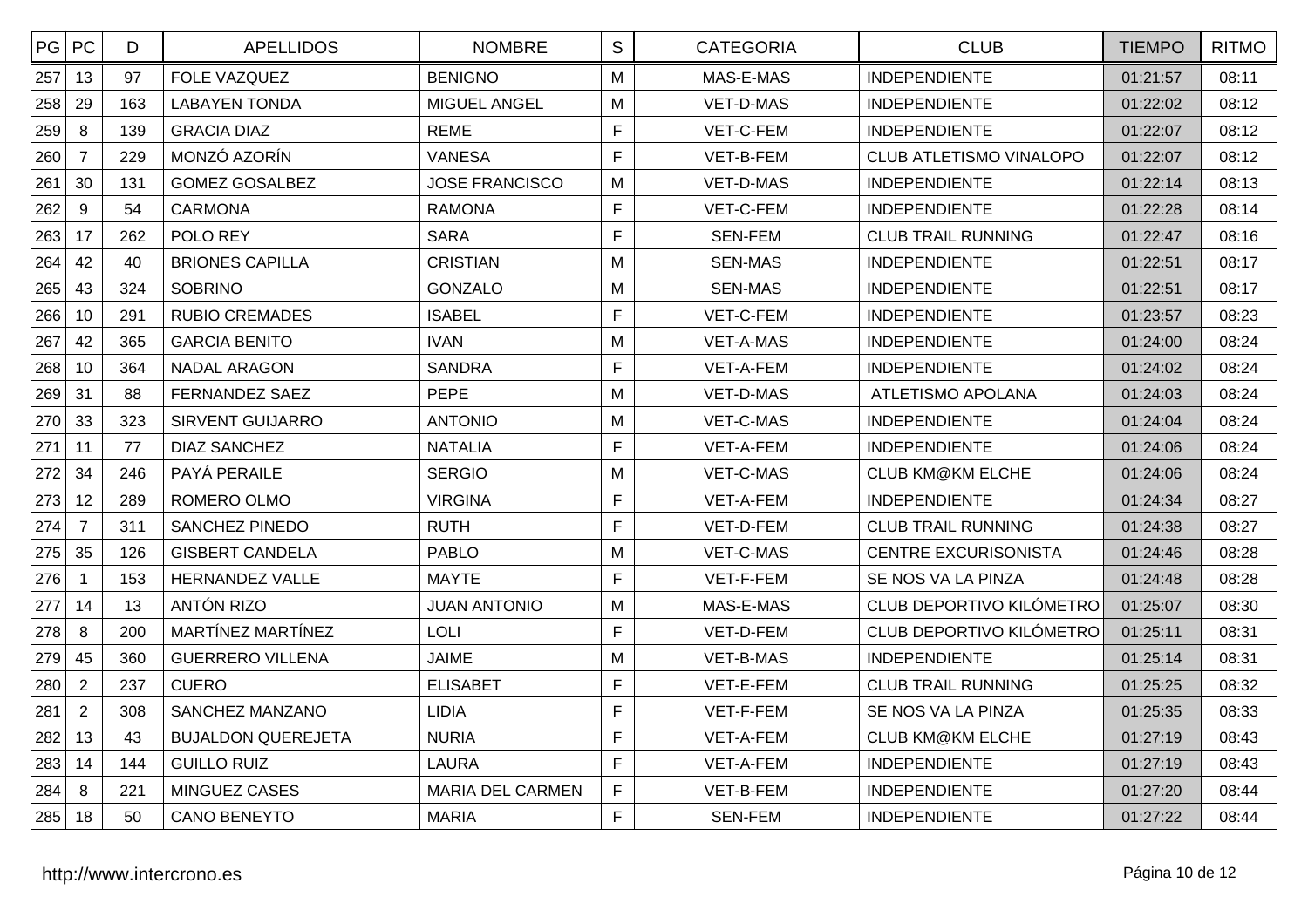| PG  | PC              | D              | <b>APELLIDOS</b>              | <b>NOMBRE</b>           | S            | <b>CATEGORIA</b> | <b>CLUB</b>                | <b>TIEMPO</b> | <b>RITMO</b> |
|-----|-----------------|----------------|-------------------------------|-------------------------|--------------|------------------|----------------------------|---------------|--------------|
| 286 | 3               | 215            | <b>MEDINA</b>                 | ANA MARÍA               | F            | VET-E-FEM        | <b>INDEPENDIENTE</b>       | 01:27:25      | 08:44        |
| 287 | 46              | 186            | <b>MAESTRE LILLO</b>          | <b>JOSÉ RAMÓN</b>       | M            | VET-B-MAS        | ELS CARAGOLS D' AGOST      | 01:28:09      | 08:48        |
| 288 | 9               | 135            | <b>GONZALEZ PENALVA</b>       | <b>MAR</b>              | F            | VET-D-FEM        | SE NOS VA LA PINZA         | 01:28:19      | 08:49        |
| 289 | 19              | 208            | <b>MARUENDA BOTELLA</b>       | <b>CARLA</b>            | F            | <b>SEN-FEM</b>   | <b>CLUB TRAIL RUNNING</b>  | 01:28:21      | 08:50        |
| 290 | 9               | 158            | <b>JAVALOYES</b>              | <b>MARÍA PILAR</b>      | F            | VET-B-FEM        | <b>INDEPENDIENTE</b>       | 01:28:52      | 08:53        |
| 291 | $6\phantom{a}$  | 17             | <b>ARRIOLA MANSILLA</b>       | <b>CARLOS ATILIO</b>    | M            | VET-F-MAS        | <b>CLUB KM@KM ELCHE</b>    | 01:29:11      | 08:55        |
| 292 | $\overline{7}$  | 195            | <b>MARTIN REDONDO</b>         | <b>AGUSTIN</b>          | M            | VET-F-MAS        | C.A. KM21ELCHE             | 01:29:55      | 08:59        |
| 293 | 36              | 133            | <b>GOMIS MARTÍ</b>            | <b>JUAN LUIS</b>        | M            | VET-C-MAS        | <b>INDEPENDIENTE</b>       | 01:31:09      | 09:06        |
| 294 | 8               | 231            | MORALES FERNANDEZ             | <b>MARTIN</b>           | M            | <b>JUV-MAS</b>   | INMACULADA JESUITAS        | 01:31:30      | 09:09        |
| 295 | 2               | 73             | DE ROJAS                      | <b>MARIA</b>            | F            | JUV-FEM          | <b>INMACULADA JESUITAS</b> | 01:31:31      | 09:09        |
| 296 | $9\,$           | 244            | PASTOR MOCHOLI                | QUICO                   | м            | <b>JUV-MAS</b>   | <b>INMACULADA JESUITAS</b> | 01:31:35      | 09:09        |
| 297 | $\mathbf{3}$    | 204            | <b>MARTINEZ URBINA ROMERO</b> | <b>LUCIA</b>            | F            | JUV-FEM          | <b>INMACULADA JESUITAS</b> | 01:31:46      | 09:10        |
| 298 | $\overline{4}$  | 172            | LLORCA GONZALEZ               | <b>MARIA</b>            | F            | JUV-FEM          | <b>INMACULADA JESUITAS</b> | 01:31:51      | 09:11        |
| 299 | 10              | $\overline{4}$ | AGULLÓ ESPLÁ                  | <b>COLOMA</b>           | F            | VET-B-FEM        | C. A. NOVELDA CARMENCITA   | 01:33:22      | 09:20        |
| 300 | 32              | 348            | <b>VILLAR DEL SAZ</b>         | <b>ANGEL</b>            | M            | VET-D-MAS        | NATXO TRAINING TEAM        | 01:33:26      | 09:20        |
| 301 | 11              | 177            | LOPEZ PEÑA                    | <b>ANA</b>              | $\mathsf{F}$ | VET-C-FEM        | <b>INDEPENDIENTE</b>       | 01:33:36      | 09:21        |
| 302 | 12              | 373            | SANCHEZ GONZALEZ              | <b>VILEMA</b>           | $\mathsf{F}$ | VET-C-FEM        | TRINET NUNCA ES TARDE      | 01:34:10      | 09:25        |
| 303 | 37              | 372            | <b>GARCIA</b>                 | <b>JORGE</b>            | M            | VET-C-MAS        | <b>INDEPENDIENTE</b>       | 01:34:12      | 09:25        |
| 304 | 43              | 206            | <b>MARTÍNEZ VILLALON</b>      | <b>FRANCISCO JAVIER</b> | M            | <b>VET-A-MAS</b> | <b>CABRATRAIL</b>          | 01:35:31      | 09:33        |
| 305 | 38              | 366            | <b>SAPENA OLIVER</b>          | <b>MIGUEL</b>           | M            | VET-C-MAS        | <b>URBAN RUNNERS</b>       | 01:37:07      | 09:42        |
| 306 | 13              | 371            | <b>NAVARRO</b>                | <b>EVA</b>              | F            | VET-C-FEM        | <b>INDEPENDIENTE</b>       | 01:41:24      | 10:08        |
| 307 | 10              | 128            | <b>GOMEZ</b>                  | <b>LOLA</b>             | F            | VET-D-FEM        | TRINET NUNCA ES TARDE      | 01:41:25      | 10:08        |
| 308 | 15              | 286            | ROMÁN GÓMEZ                   | <b>MARINA</b>           | F            | VET-A-FEM        | <b>CLUB TRAIL RUNNING</b>  | 01:41:25      | 10:08        |
| 309 | $\overline{5}$  | 66             | <b>COLOMER ALCARAZ</b>        | <b>MARTA</b>            | F            | JUV-FEM          | <b>INMACULADA JESUITAS</b> | 01:42:45      | 10:16        |
| 310 | $6\phantom{1}6$ | 250            | PERALES HUESA                 | <b>ANA</b>              | F            | JUV-FEM          | <b>INMACULADA JESUITAS</b> | 01:42:49      | 10:16        |
| 311 | $\overline{7}$  | 176            | <b>LOPEZ GUZMAN</b>           | <b>SOFIA</b>            | F            | JUV-FEM          | <b>INMACULADA JESUITAS</b> | 01:42:49      | 10:16        |
| 312 | 10              | 369            | <b>GOMEZ</b>                  | <b>DAVID</b>            | M            | <b>JUV-MAS</b>   | <b>INDEPENDENTE</b>        | 01:43:43      | 10:22        |
| 313 | 11              | 239            | <b>OBAMIJE TOMÁS</b>          | <b>ALEJANDRO</b>        | M            | <b>JUV-MAS</b>   | <b>INMACULADA JESUITAS</b> | 01:43:44      | 10:22        |
| 314 | 12              | 352            | <b>HERNANDEZ CARMONA</b>      | <b>SAUL</b>             | M            | <b>JUV-MAS</b>   | <b>INMACULADA JESUITAS</b> | 01:45:31      | 10:33        |